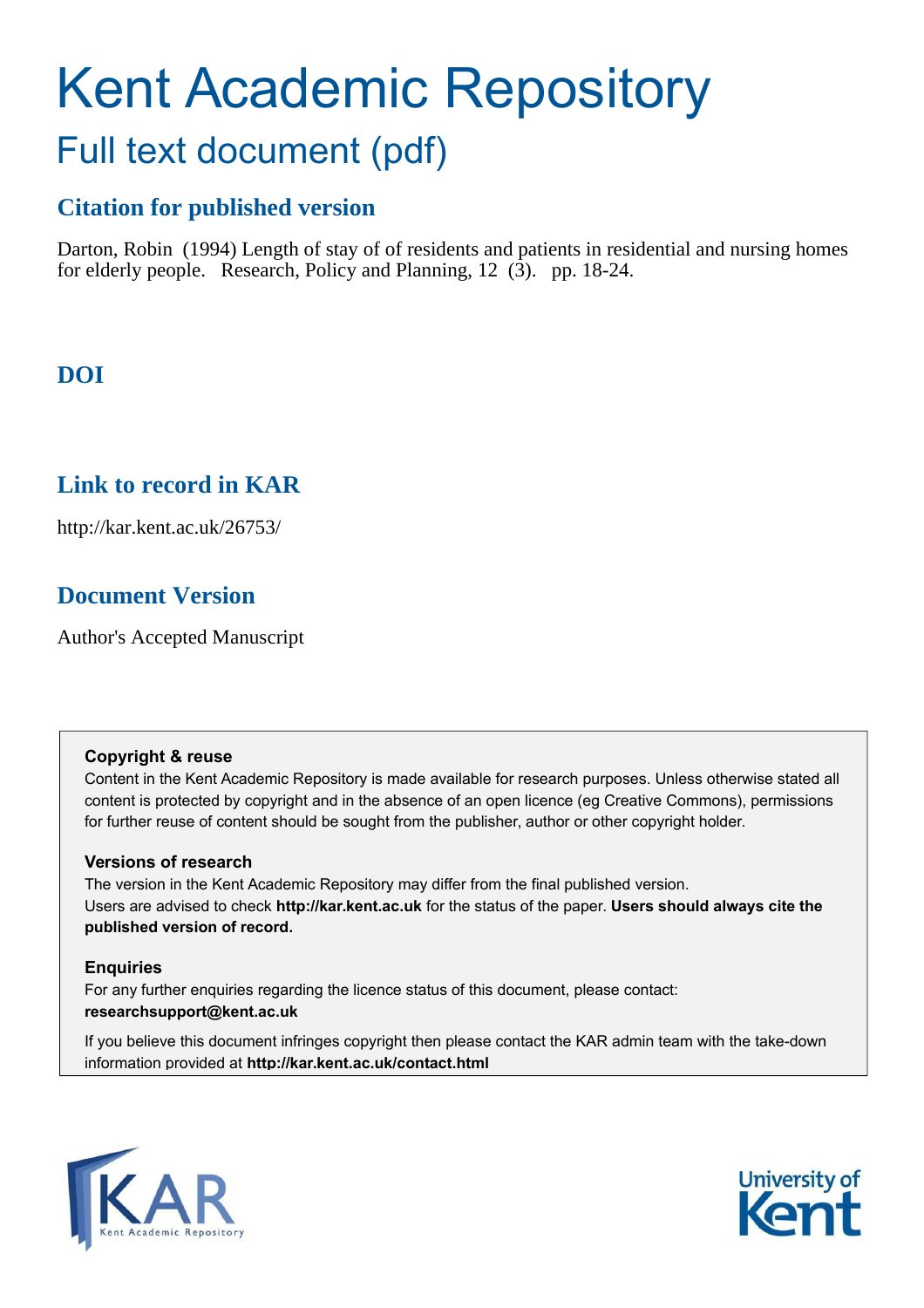# **Length of Stay of Residents and Patients in Residential and Nursing Homes for Elderly People**

R.A. Darton

Discussion Paper 990/2 March 1994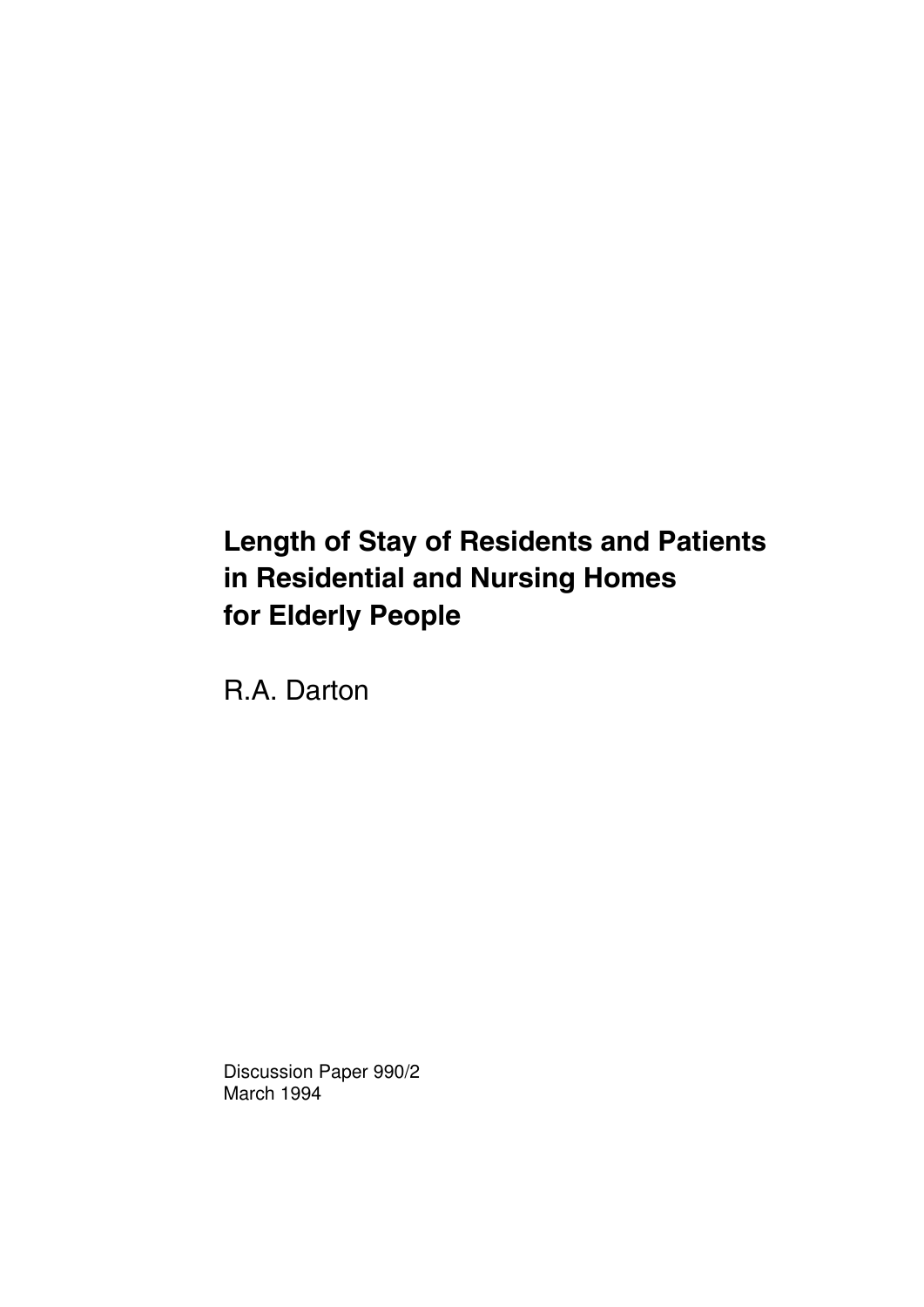Published in *Research, Policy and Planning*, 1994, **12**, No. 3, 18-24.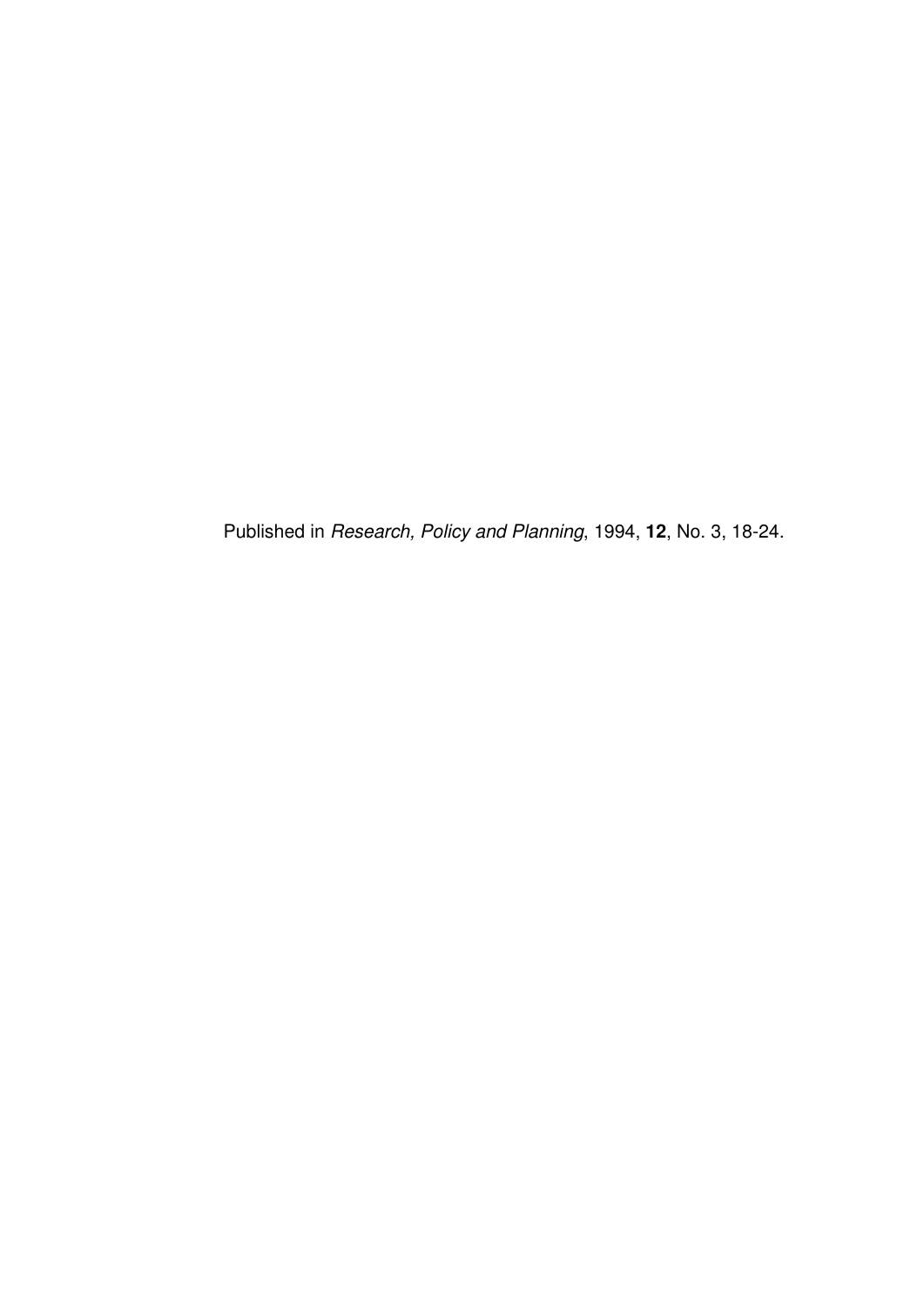**LENGTH OF STAY OF RESIDENTS AND PATIENTS IN RESIDENTIAL AND NURSING HOMES FOR ELDERLY PEOPLE** 

R.A. Darton Discussion Paper 990/2 Personal Social Services Research Unit, University of Kent at Canterbury, Canterbury, Kent CT2 7NF. March 1994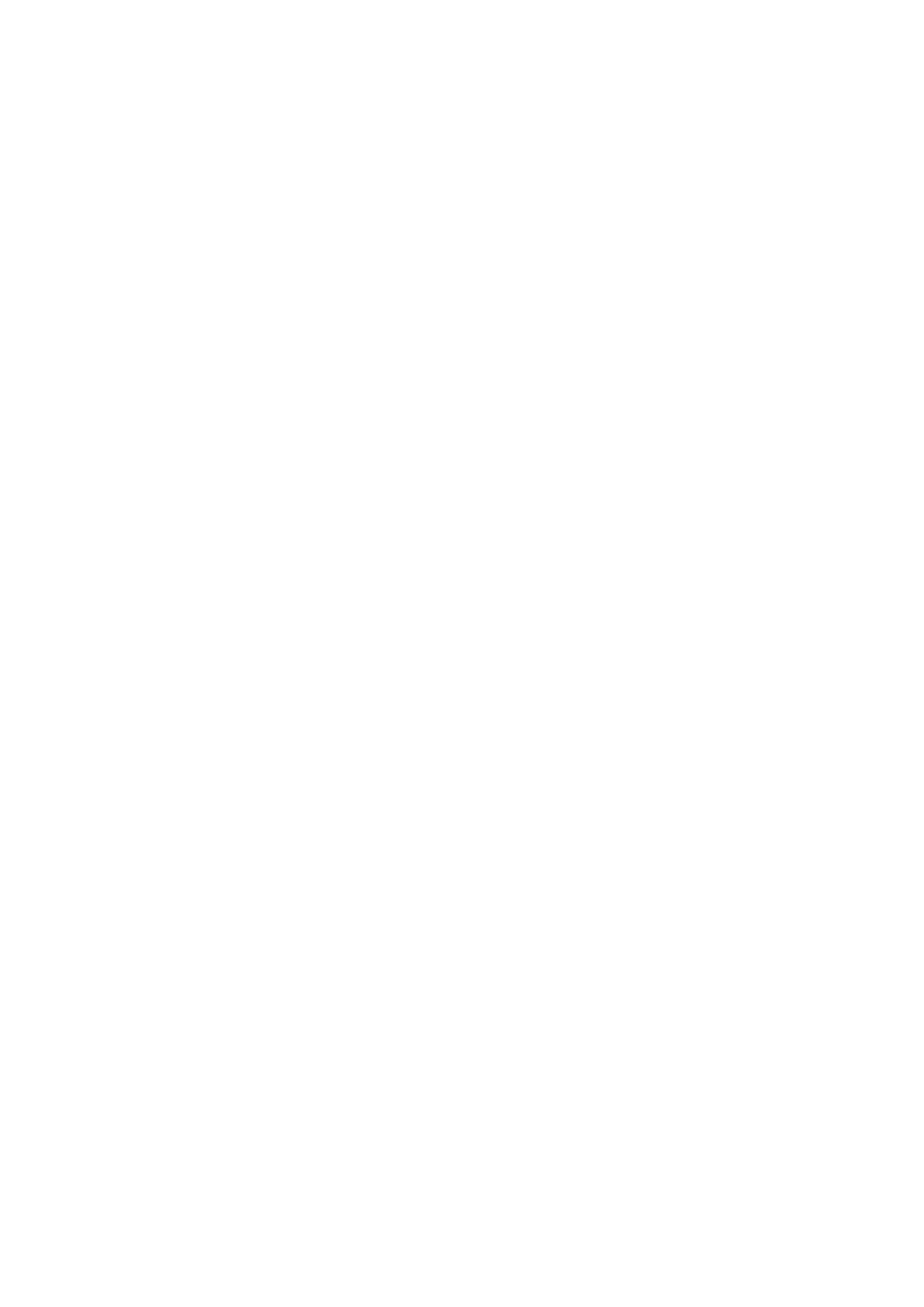## **ABSTRACT**

 From 1 April 1993, local authorities have assessed applicants for public funding in independent residential and nursing homes. The transfer of social security funds was phased using length of stay and turnover information. Local authority planners and care managers also need this information. However, most studies have estimated the average length of stay for current residents, *not* the completed length of stay. This paper presents length of stay, turnover, source of admission and source of finance information collected in three local authorities in 1992, and discusses the policy implications. For some types of home, uncompleted lengths of stay were not a reliable guide to completed lengths of stay.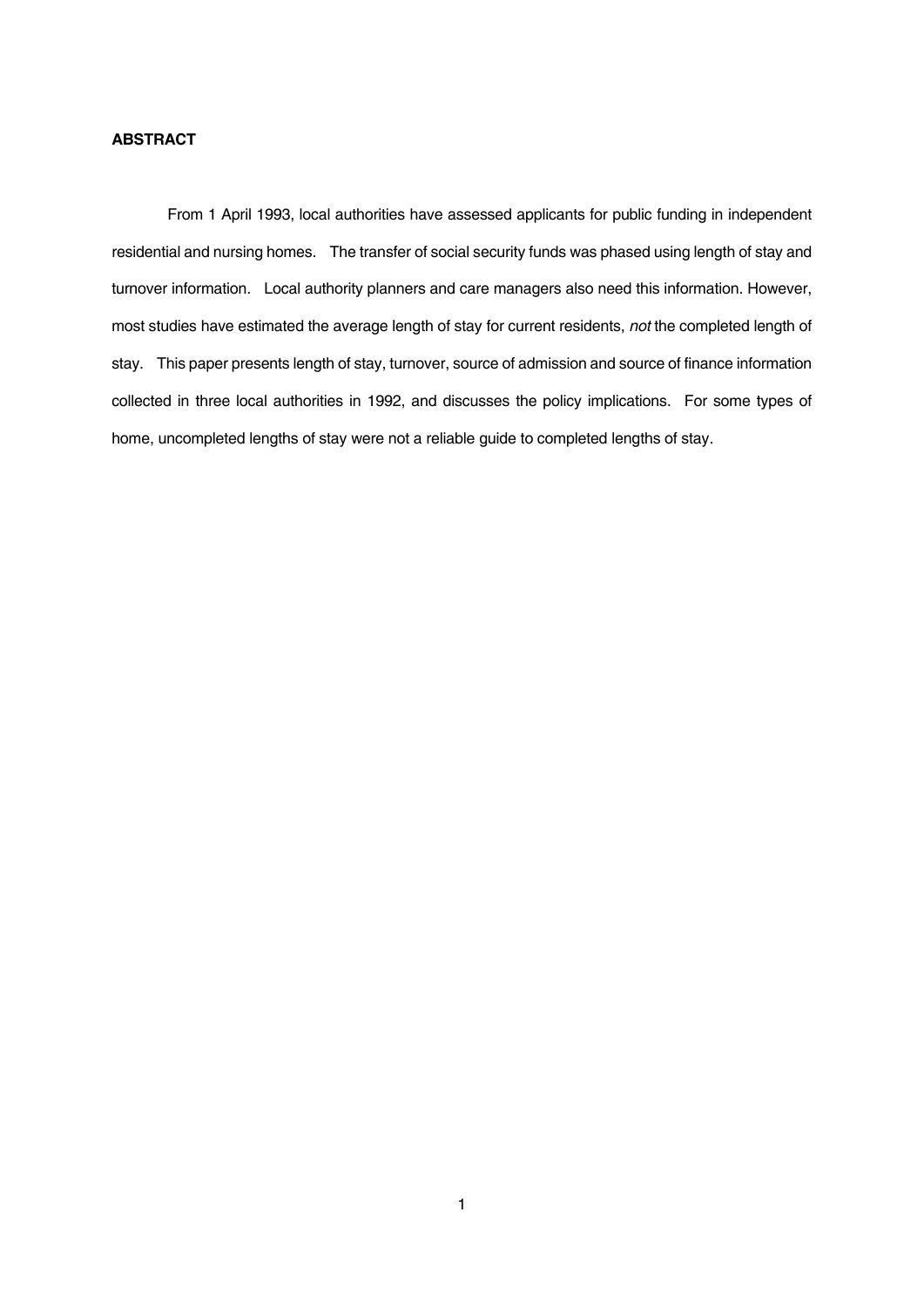#### **INTRODUCTION**

 From 1 April 1993, local authorities have been responsible for assessing new applicants for public funding for private and voluntary residential and nursing home care, under the arrangements set out in the White Paper *Caring for People* (Secretaries of State for Health, Social Security, Wales and Scotland, 1989). Existing residents were given `preserved rights' to income support, and a government working party, the `Algebra Group', developed a formula for transferring social security funds for new applicants to local authorities. The phasing of the transfer of funds was calculated using information on turnover from two surveys of length of stay in residential care homes (Smart et al., 1992) and nursing homes (Baldwin et al., 1991). In order to obtain more information on length of stay and sources of admission of nursing home residents, the Association of County Councils commissioned a separate survey from researchers at Aberdeen University (Henry et al., 1993). For the first four years, the funds transferred to local authorities are being distributed partly according to local need, as given by the government's Standard Spending Assessment calculations, and partly according to the existing pattern of social security expenditure. A Local Authority Social Services Letter (Department of Health, 1992) shows the allocation to each local authority for 1993-94. It had been intended that information on the areas of origin of residents receiving income support would be obtained from a survey by the Benefits Agency, so that differences between authorities in cross-boundary flows of residents would be used in calculating local need. However, it was not possible to collect this information with sufficient accuracy and the compromise based on current levels of social security expenditure and need as calculated by Standard Spending Assessments was used instead (House of Commons, 1993).

 Under the new community care arrangements, local authority planners and care managers also need information about the length of stay of residents in residential and nursing homes. Ideally, this should be related to individual characteristics, such as age, sex, and health and dependency status. Most studies of residential and nursing homes have been cross-sectional, and estimate the average length of stay for current residents, *not* the completed length of stay for discharged residents. Furthermore, the uncompleted length of stay will be underestimated in the expanding private residential and nursing home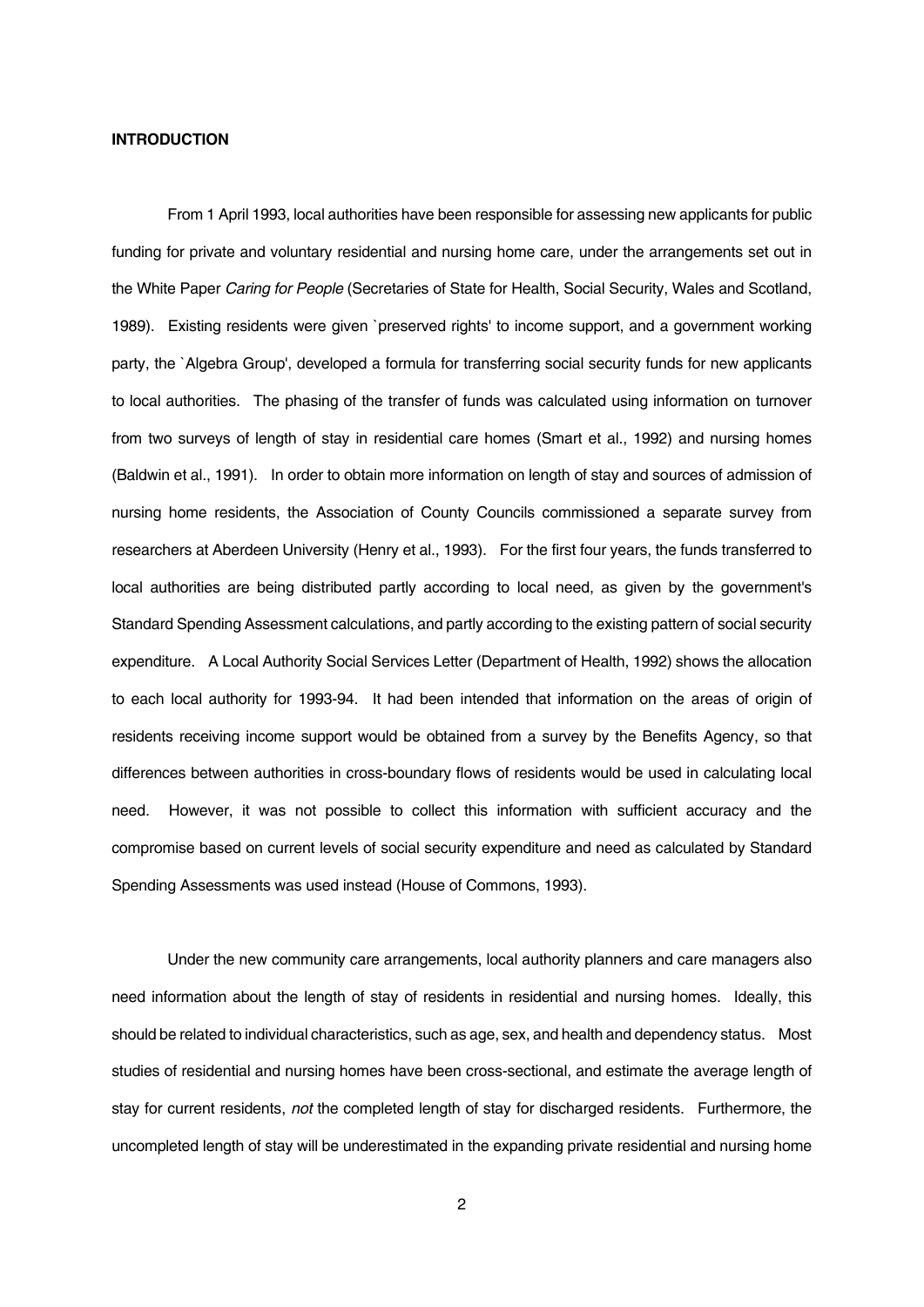sectors.

 As a first stage in research on completed length of stay, the Personal Social Services Research Unit undertook a study in 1992, in collaboration with a London borough, a metropolitan district and a county council, to examine length of stay, turnover, source of admission and source of finance. The local authorities included in the study, Bexley, Bradford and Oxfordshire, were three of the four authorities already participating in a monitoring study being conducted by the PSSRU. Since (uncompleted) length of stay distributions are highly positively skewed (Department of Health Social Services Inspectorate, 1989; Darton and Wright, 1992), a study of a cohort of new admissions would have to be continued for a considerable period in order to collect sufficient information about the turnover of residents to estimate distributions of length of stay. In order to shorten the period of data collection, the turnover of existing residents over a fixed period, supplemented by information on new admissions during the period, was obtained. A period of one year was considered initially, but was reduced to three months to provide information by the middle of 1992, in the light of the requirements of the three authorities and the Department of Health for information for use in planning for the April 1993 changes. Health and dependency information were not collected, to minimise the burden on respondents and because a cohort study would be more appropriate for predicting length of stay from these factors. A full report of the survey is contained in Darton (1992).

#### **DESCRIPTION OF THE SURVEY**

 The survey was conducted during the period 5 February to 5 May 1992, following local discussions between the local authorities and the representative organisations for independent residential and nursing homes. The survey covered all local authority residential homes for elderly people, all independent residential homes for elderly people and all independent nursing homes which catered for elderly people in each of the three authorities. In addition, in Bradford, local authority residential homes for younger people with a mental handicap or a mental illness and independent residential homes which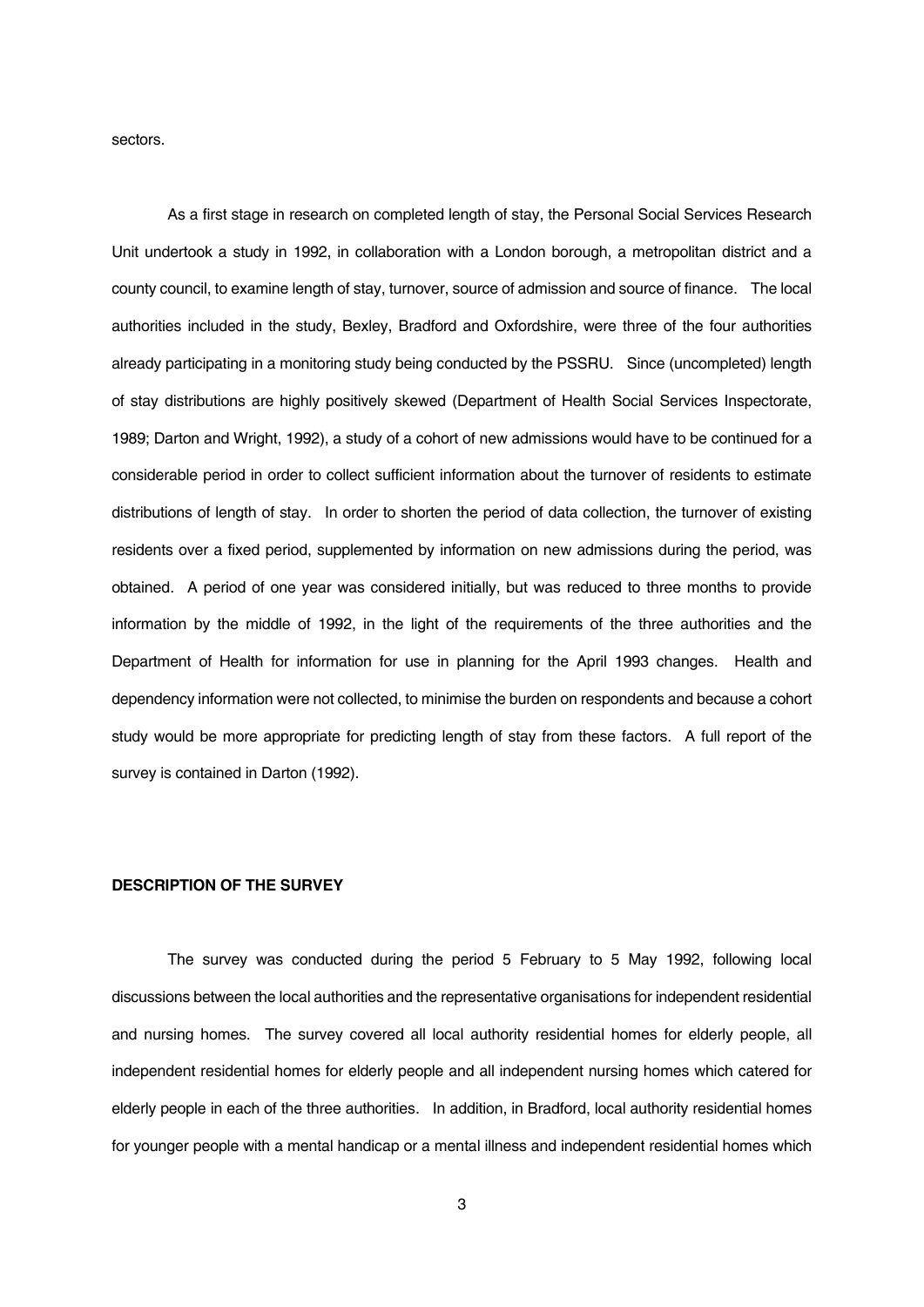were registered for other categories than old age were included in the survey.

 Three types of questionnaire were prepared for each home in the survey: Form 1 requested information about the home; Form 2 requested information about the residents or patients in the home at the time of the initial stage of the survey (5 February 1992); and Form 3 requested information about the residents or patients who entered the home between the initial stage of the survey and the follow-up (5 February 1992 to 5 May 1992). Separate forms were prepared for local authority residential homes and for independent residential and nursing homes, and the forms were colour-coded for ease of identification. The questionnaires used in the survey were designed in collaboration with the participating authorities and were based on the questionnaires used in the survey of nursing homes conducted by the Centre for Health Economics and the Social Policy Research Unit at the University of York in 1990 (Baldwin et al., 1991), and in the survey of independent residential and nursing homes conducted by the PSSRU and the CHE in 1986-87 (Darton and Wright, 1990, 1992). Forms 2 and 3 were designed so that information on whether the individual was still in the home at the time of the follow-up on 5 May 1992 could be recorded.

 In the middle of January 1992, a standard initial letter was sent by each authority to each independent home to explain the purpose of the survey and the procedure for the fieldwork, and to invite questions about the survey. Separate arrangements were made for informing managers of local authority homes. At the end of January, homes were sent copies of the relevant versions of forms 1 and 2, together with guidance notes. The forms were returned to the local authority following completion, and each authority issued reminders to non-respondent homes. At the end of April 1992, the completed copies of Form 2 were returned to the homes, together with copies of Form 3 and a letter explaining the procedure for the follow-up stage. Where queries had arisen about the information provided in the initial stage of the survey, homes were asked to provide clarification. Again, the forms were returned to the local authority following completion, and each authority issued reminders to non-respondent homes.

 All but two of the 58 local authority homes returned completed questionnaires in the initial stage of the survey, a response rate of 97 per cent, and these homes all responded in the follow-up stage.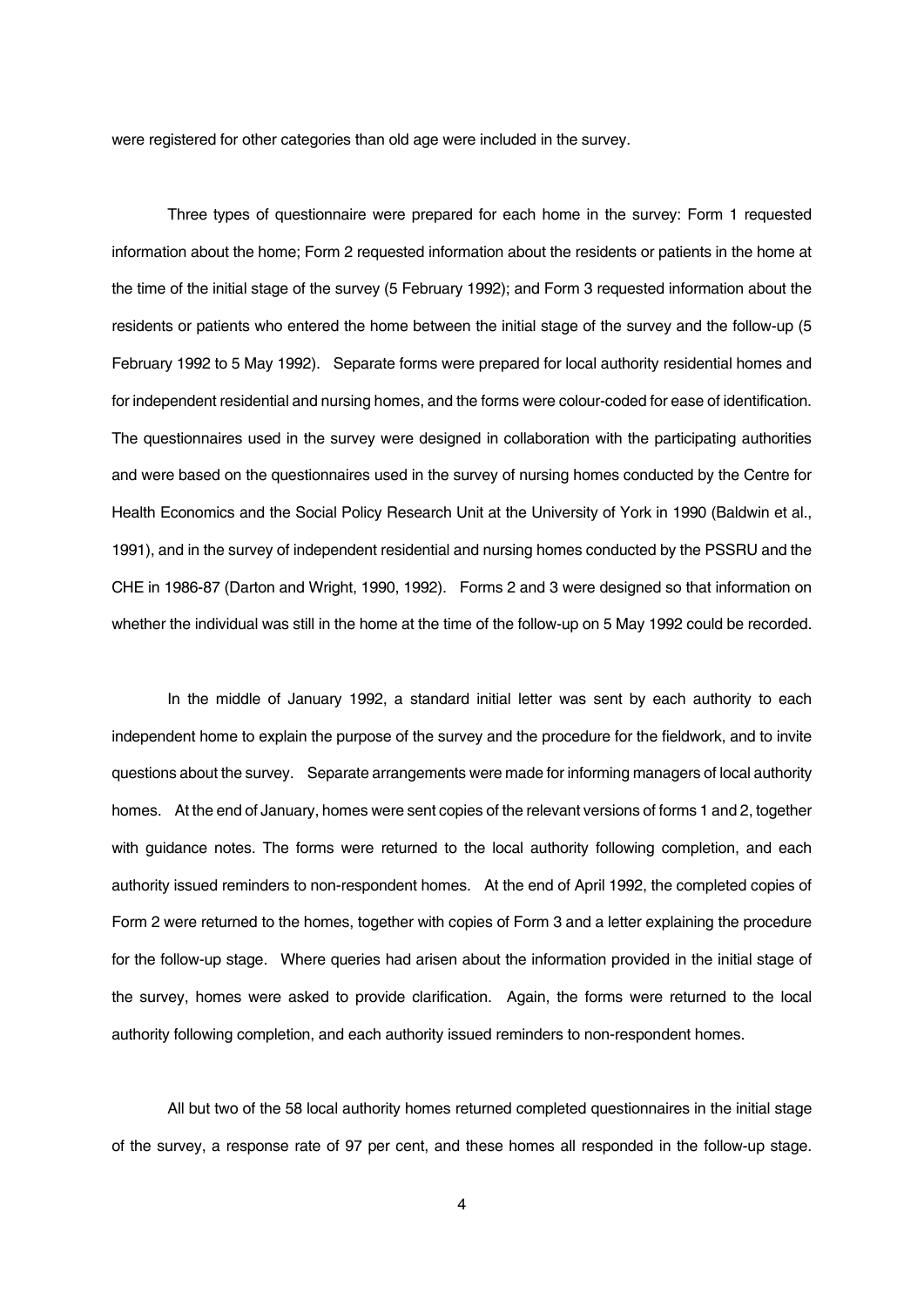Completed questionnaires were returned by 225 of the 263 independent homes in the initial stage of the survey, a response rate of 86 per cent, and 208 of the 225 initial stage respondents, 92 per cent, returned completed questionnaires in the follow-up stage, an overall response rate of 79 per cent. The mean size of homes which responded to the two stages of the survey corresponded closely to the mean size of all homes, for each category of home.

 The majority of the results presented in this paper relate to residents and patients in the homes for elderly people who were resident in February 1992, although some information on residents admitted between the two stages of the survey has been included in the text. The information for local authority homes in Bradford for other client groups is not included, but the information collected for all independent homes is included since only a small number of homes were not recorded as registered for the old age category and the majority included elderly residents. The number of homes providing information in the initial stage of the survey and the number of residents and patients in these homes is shown in table 1. The remaining tables show the number of residents and patients for whom the corresponding information was obtained, since variable non-response occurred for individual questions. The figures presented have not been reweighted to adjust for non-response. As information on admissions and discharges was only collected for three months, the information collected on completed length of stay and turnover should be treated as illustrative rather than definitive.

#### **RESULTS**

## **Personal Characteristics**

 The proportion of females and the mean age of residents and patients in each type of home on 5 February 1992 are shown in table 1. For local authority homes, the proportion of females and the mean age of residents were similar to those in the 1988 survey undertaken by the Social Services Inspectorate of the Department of Health (1989), and for independent residential homes the figures were similar to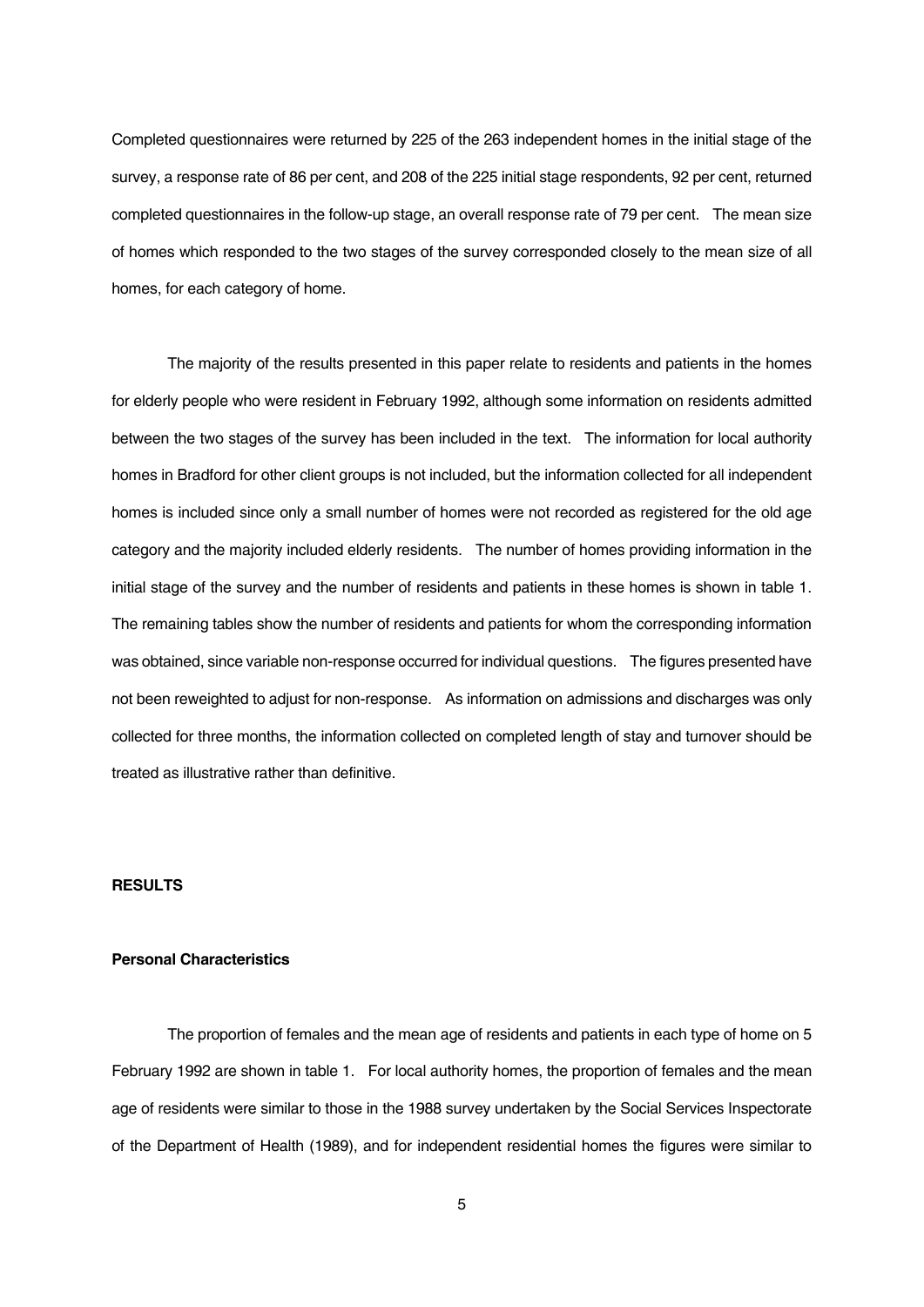those found by Darton and Wright (1992). For nursing homes, the proportions of females were lower than in the survey by Darton and Wright but, as in the previous survey, voluntary homes had a larger proportion of males than private homes. Voluntary nursing homes also had a lower mean patient age than private homes, as found by Darton and Wright, although the difference between the mean ages of patients in the two types of home was smaller than in the previous survey.

#### **Previous Home Address and Source of Admission**

 Table 2 presents information on the previous home address and source of admission of residents and patients who were in the home on 5 February 1992. Overall, 98 per cent of residents in local authority homes and approximately 80 per cent of residents and patients in independent homes for whom the information was available had their previous home address within the authority, although the proportions varied between the three authorities. A larger proportion of residents in local authority residential homes and private residential and nursing homes in Bexley came from outside the authority, while nearly all those in the voluntary residential homes, several of which had been transferred from the local authority sector, came from the authority. In Bradford, 87 per cent of residents in private residential homes and 69 per cent in voluntary residential homes came from the authority, compared with 70 per cent in both types of home in Oxfordshire, and in both authorities approximately 80 per cent of patients in private nursing homes came from the authority.

 Hospitals provided the main source of admission of residents and patients, except in voluntary residential and voluntary dual registered homes which, together with private residential homes, had the largest proportion of residents who had been owner occupiers, living alone. Over 50 per cent of patients in nursing homes and 46 per cent of residents or patients in private dual registered homes had been admitted from hospital. In private residential homes 30 per cent of residents had been admitted from hospital and a further 26 per cent were previously owner occupiers, living alone. In local authority residential homes 24 per cent of residents had been admitted from hospital and a further 19 per cent had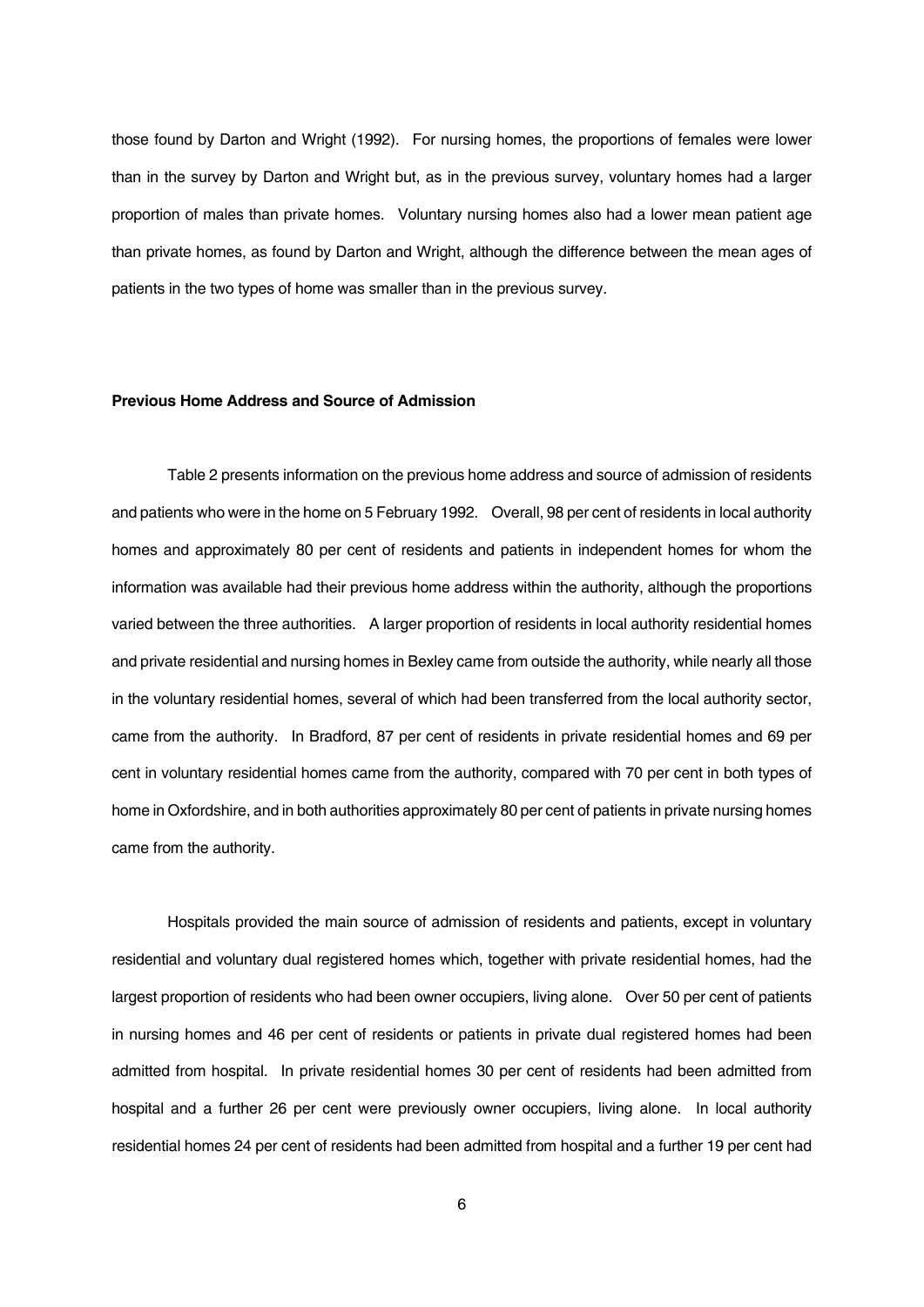moved from another home. With the exception of the two voluntary dual registered homes included in the survey, in which none of the residents or patients had been admitted from another home, between 10 and 15 per cent of residents and patients in independent homes had been admitted from another independent home. Residents and patients in independent homes who came from the authority were more likely to have been admitted from hospital (42 per cent) than from private housing, either living alone or with other people (34 per cent), while those who came from outside the authority were more likely to have been admitted from private housing (42 per cent) than from hospital (32 per cent).

#### **Length of Stay**

 Table 3 shows the uncompleted length of stay distribution of residents and patients in the initial survey, and table 4 shows the mean uncompleted length of stay of these individuals and the mean completed length of stay of the long-stay residents and patients who subsequently left the home between 5 February and 5 May 1992. The uncompleted length of stay figures include short-stay residents and patients, but there will only be a small proportion of these at any given time, particularly in the independent sector.

 Thirty-one per cent of residents in local authority homes and 30 per cent of residents in voluntary residential homes had been resident for less than one year at the time of the initial stage of the survey, but only 19 per cent of the local authority residents and three of the 25 residents in voluntary homes who were discharged between 5 February and 5 May had been in the home for less than one year. In private residential homes, 30 per cent of residents had been in the home for less than one year at the time of the initial stage of the survey, and 35 per cent of residents discharged had been in the home for less than one year. For private nursing homes the corresponding figures were 41 per cent and 48 per cent.

 The mean uncompleted length of stay of residents in local authority homes was 37 months, ranging from 34 months in Bexley to 39 months in Oxfordshire. In private residential homes the mean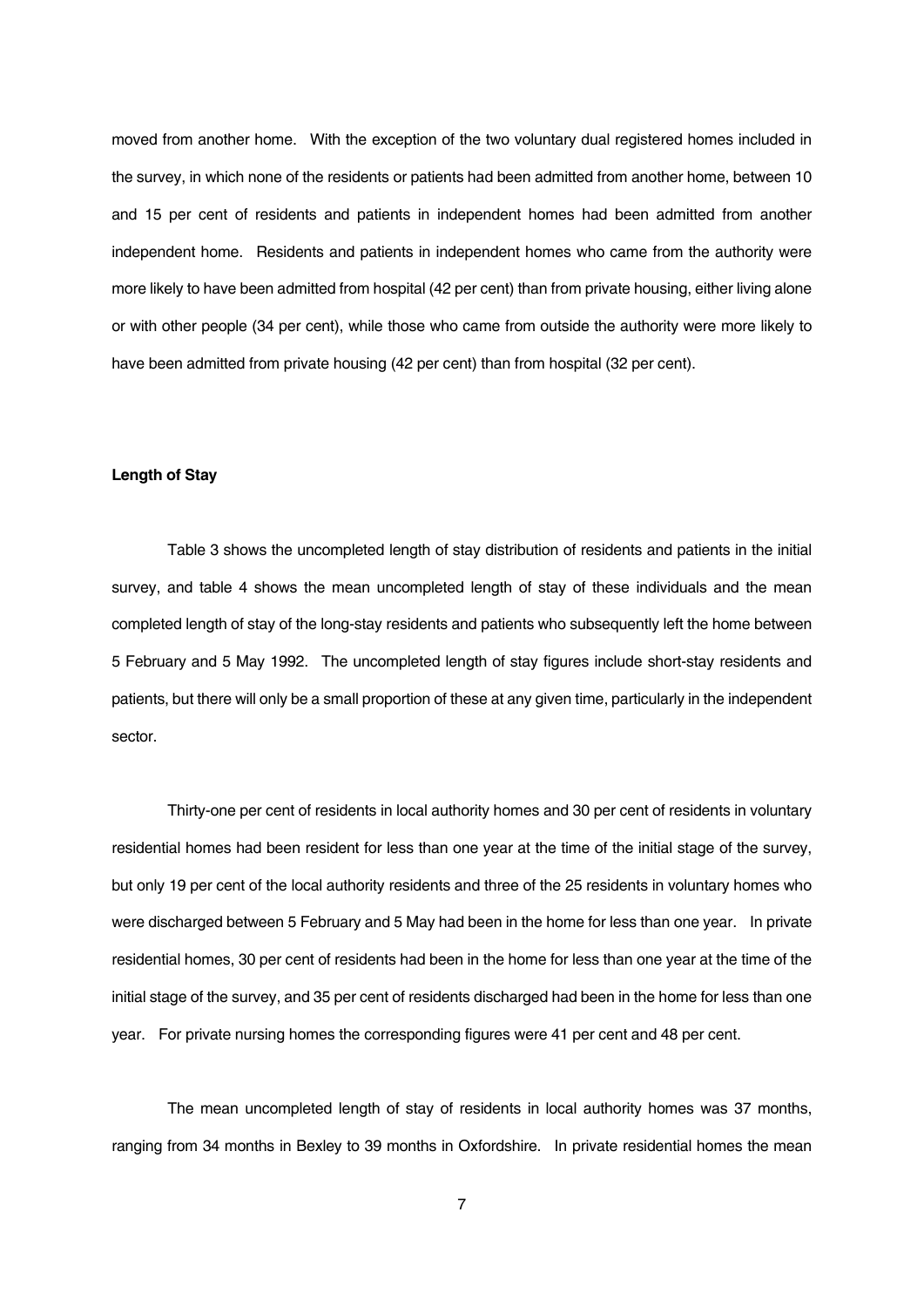uncompleted length of stay was 31 months, ranging from 23 months in Bexley to 31 months in Bradford, and in private nursing homes the mean uncompleted length of stay was 21 months, ranging from 20 months in Bradford to 25 months in Bexley. The mean uncompleted length of stay of residents and patients in private dual registered homes was intermediate to the figures for private residential and private nursing homes. Overall, the mean uncompleted length of stay of residents in voluntary residential homes was greater than in private homes, as found by Darton and Wright (1990), whereas there was no difference between private and voluntary nursing homes. In Bradford, several voluntary homes were first registered in 1990 or later and, for both residential and nursing homes, the mean for voluntary homes was lower than that for private homes. The mean uncompleted length of stay of residents and patients in homes was positively related to the age of the home, as measured by the date the home opened or the date of first registration, except for voluntary residential homes in Bradford.

 Although the uncompleted length of stay of residents and patients will be related to the age of the home, until a steady state of admissions and discharges is reached, any relationship between completed length of stay and the age of the home would only be indirect, for example if the residents and patients admitted to newer homes were more frail. There was no consistent relationship between the two measures of length of stay. For local authority and voluntary residential homes the mean completed length of stay was approximately two standard errors above the mean uncompleted length of stay, corresponding to the 5% level of statistical significance, although only 25 residents left the voluntary residential homes. For private nursing homes the mean completed length of stay was more than three standard errors below the mean uncompleted length of stay, a statistically significant difference at the 0.5% level. For private residential homes the mean completed length of stay was lower than the mean uncompleted length of stay, but the difference was not statistically significant. These comparisons are consistent with the proportions of residents or patients who had been in the home for less than one year at the time of the initial survey or on discharge, noted above.

 Including residents and patients who were admitted between the two stages of the survey resulted in a reduction of approximately two months in the mean completed length of stay for local authority, private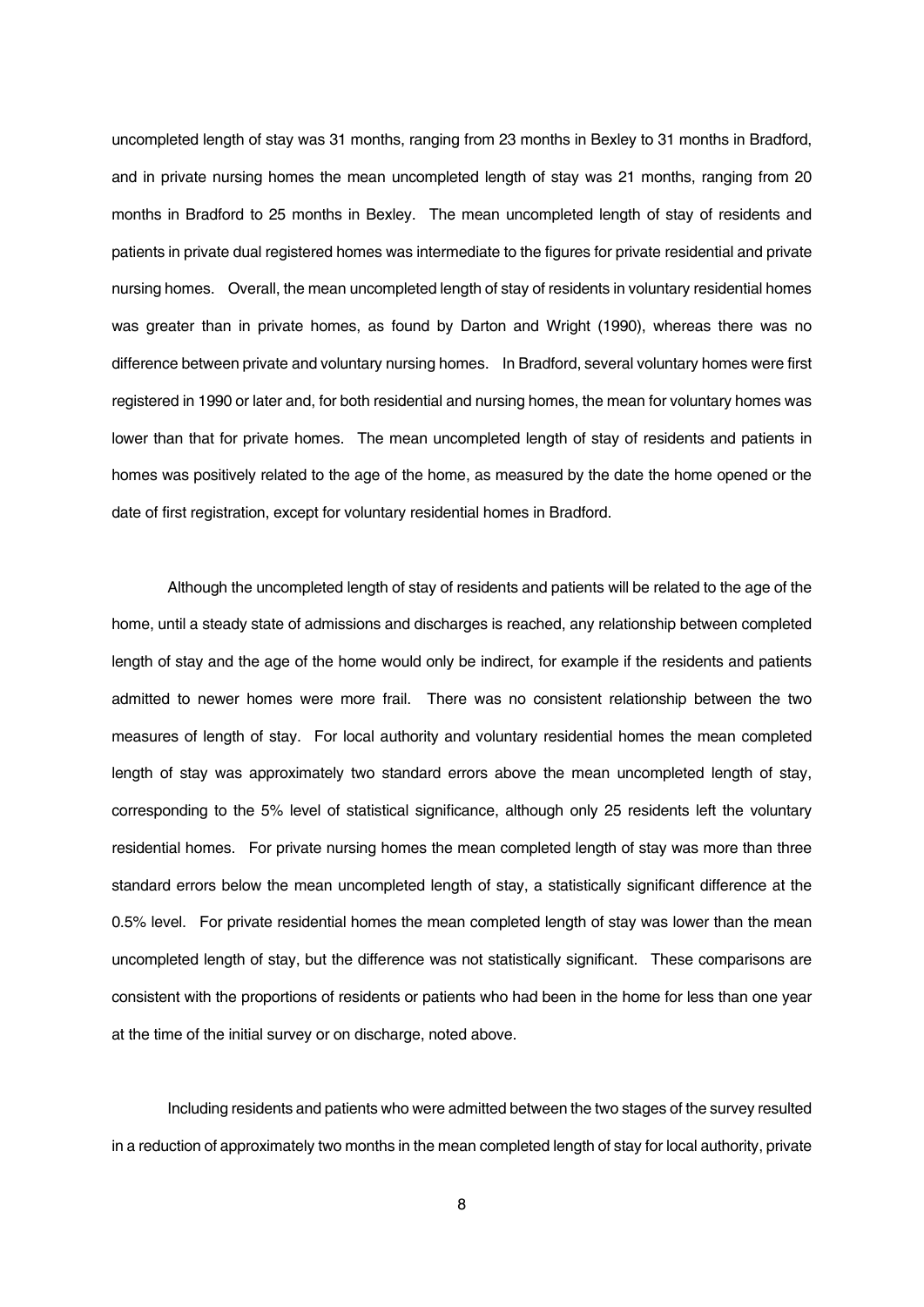and voluntary residential homes and private nursing homes, and a slightly larger reduction for voluntary nursing homes and private dual registered homes, although the number of individuals in voluntary residential and nursing homes and in private dual registered homes was small.

#### **Turnover**

 Table 5 presents information on the turnover of long-stay residents and patients admitted to homes in the survey during 1991, and information on the discharge rates of long-stay residents and patients who were in the home on 5 February 1992. In 1991, the overall ratio of admissions of long-stay residents to the total number of places was approximately 33 per cent for local authority and private residential homes and voluntary nursing homes, 45 per cent for voluntary residential homes and private dual registered homes, and 60 per cent for private nursing homes. For independent homes, the proportion of recorded discharges of long-stay residents and patients was smaller than the proportion of recorded admissions, the difference being largest for nursing homes, although the discrepancies may be due to newer homes which had not reached a steady state of admissions and discharges. For short-stay residents and patients the figures for admissions and discharges were much more similar.

 Discharge rates for long-stay residents and patients during the period 5 February to 5 May 1992 were similar to those for long-stay residents and patients for 1991, after adjusting the figures for the different lengths of time concerned, with two exceptions. For voluntary residential homes the discharge rate for the period 5 February to 5 May 1992 was 19 per cent per year, compared with 33 per cent for 1991, and for private dual registered homes the discharge rate for the period 5 February to 5 May 1992 was 47 per cent per year, compared with 37 per cent for 1991. However, there were only six private dual registered homes in the survey. Thus, for most types of home, the discharge rates for the period 5 February to 5 May 1992 appear to provide satisfactory estimates of the annual discharge rates.

9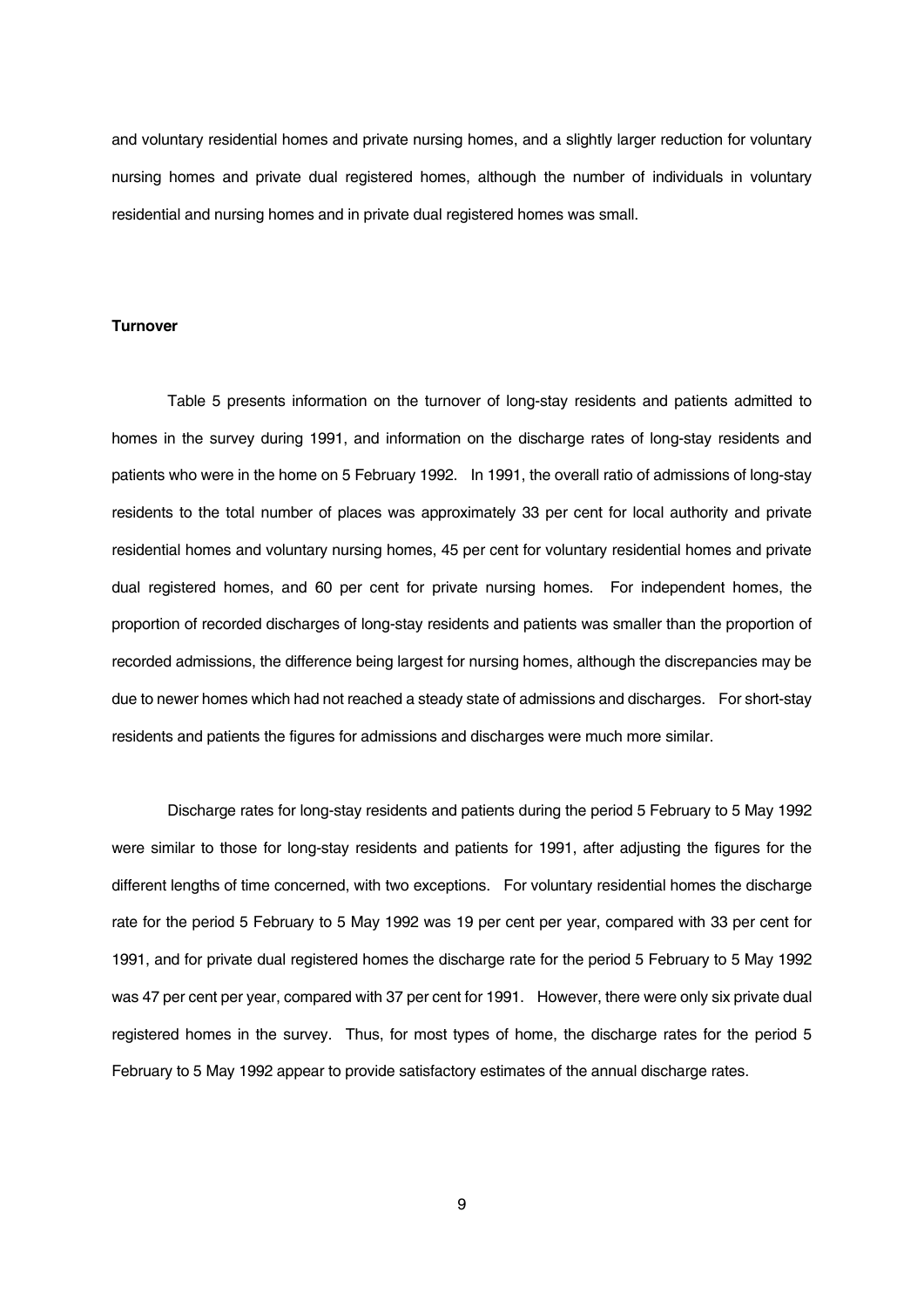#### **Source of Finance**

 In Bexley, 16 per cent of residents in local authority homes paid the full cost charge, and 31 per cent paid the minimum. The corresponding figures were 9 per cent and 41 per cent in Oxfordshire, and 2 per cent and 34 per cent in Bradford.

 Information on the source of finance of residents and patients in independent homes according to their previous home address is shown in table 6 and according to their source of admission in table 7. In Bexley, similar proportions of residents and patients in independent homes were supported by private means, income support with topping up and income support without topping up, although these varied considerably between the different types of home. In Oxfordshire, 50 per cent were supported by private means, ranging from 37 per cent in private nursing homes to 70 per cent in both private and voluntary residential homes, and 29 per cent were supported by income support without topping up, ranging from 12 per cent in private residential homes to 42 per cent in private nursing homes. In Bradford, 26 per cent were supported by private means, and 51 per cent were supported by income support without topping up. Overall, residents and patients from outside the authority were slightly more likely to be supported by private means, principally in private residential homes in Bradford and in private residential and nursing homes in Oxfordshire. Thirty-eight per cent of residents and patients from outside the authority and 32 per cent of those from within the authority were supported by private means. Residents and patients admitted from private housing were also more likely to be supported by private means (50 per cent), while those admitted from hospital were more likely to be supported by income support (74 per cent). As noted above, residents and patients from outside the authority were more likely to have been admitted from private housing.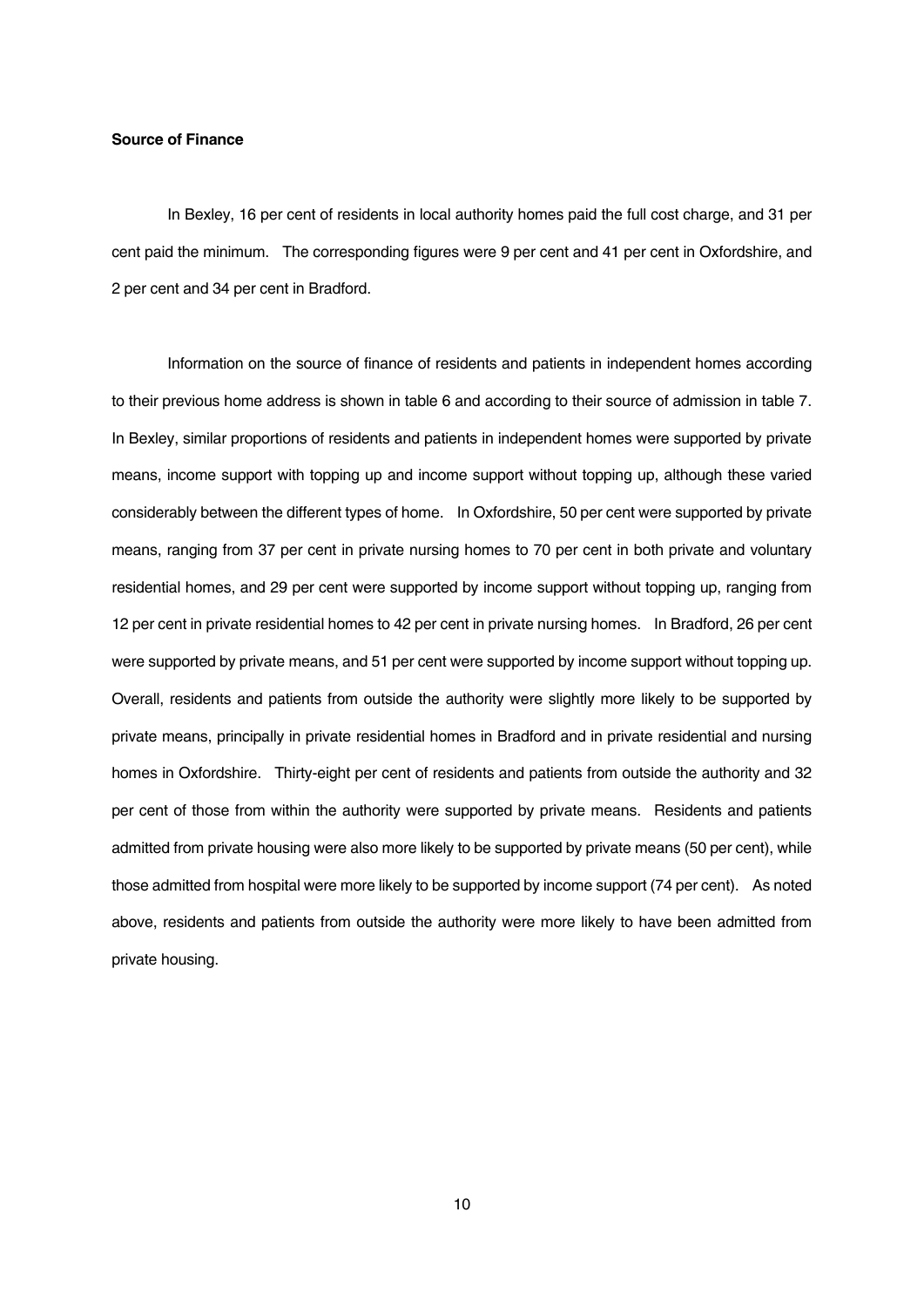#### **DISCUSSION**

 Under the new arrangements for public funding of residents in independent homes, the length of stay and turnover of residents have important financial and administrative implications for local authorities. Underestimates of length of stay, and corresponding overestimates of turnover would lead to problems of finding sufficient places, probably resulting in increased fees charged by providers, and bed blocking in hospitals, while overestimates of length of stay would lead to underuse of facilities and increased unit costs. The differences between the uncompleted and completed lengths of stay for different types of home indicate that local authorities should not rely on using uncompleted lengths of stay. Unless newlyadmitted residents have a much shorter length of stay than existing residents, the mean completed length of stay should exceed the mean uncompleted length of stay, as occurred for local authority and voluntary residential homes. However, although the uncompleted length of stay would tend to be underestimated in expanding sectors of provision, and thus result in a greater discrepancy between the uncompleted and completed length of stay, for private residential and private nursing homes the mean uncompleted length of stay was similar to or greater than the completed length of stay. The need for local authorities to obtain local estimates for planning for the new community care arrangements was emphasised by the Association of Metropolitan Authorities (1992). These results reinforce the need for local authorities to obtain local estimates of length of stay and turnover, related to the dependency profile of residents and patients and to the age profile of the homes in their area.

 Comparisons between the information collected for local authority homes by the Social Services Inspectorate of the Department of Health and the information collected for independent residential and nursing homes in the PSSRU/CHE survey indicated that levels of physical disability, incontinence and confusion among residents of local authority homes were intermediate to those recorded for private residential and private nursing homes, while antisocial behaviour was more prevalent in local authority homes (Darton and Wright, 1992). One possible explanation for the greater mean length of stay for local authority homes than for private residential homes may be that residents with confusion have relatively long lengths of stay. As local authorities reduce their provider role, the profile of resident dependency in

11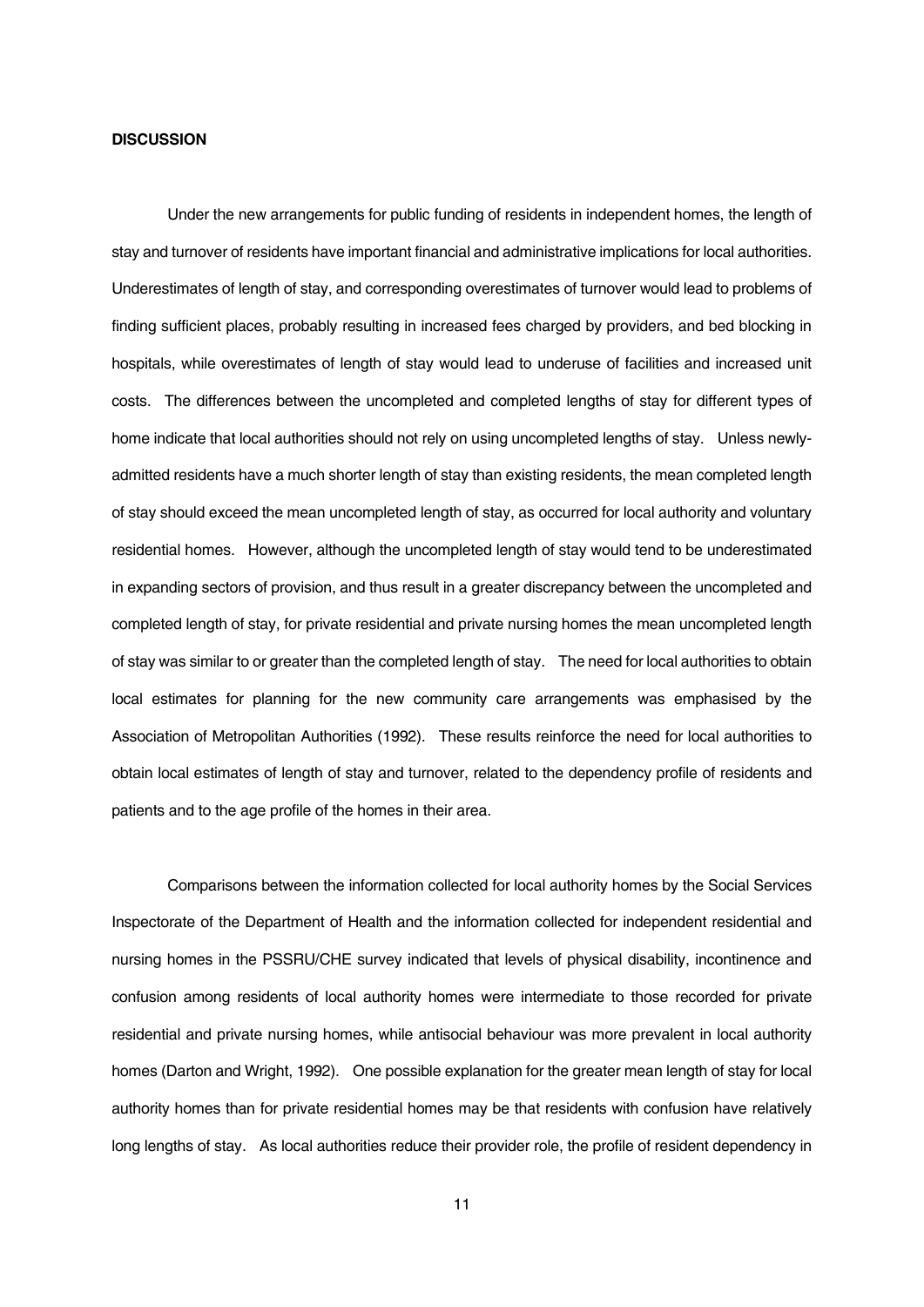independent homes may change, for example by receiving more long-stay residents with confusion, with consequent implications for length of stay and turnover.

 The extent to which individuals move to independent homes in different areas depends on the amount and type of provision and its attractiveness. Homes catering for privately-funded residents tended to have higher charges, A high level of in-migration of such residents to independent homes will reduce the available provision locally, and tend to drive up the general level of charges.

 In order to respond effectively to the changes introduced in April 1993, local authorities cannot rely on using information about overall levels of provision, but will have to monitor length of stay, turnover and migration, the resident characteristics related to length of stay, and the length of time local homes have been operating to create an accurate picture of the actual availability and the response of providers of residential and nursing home care.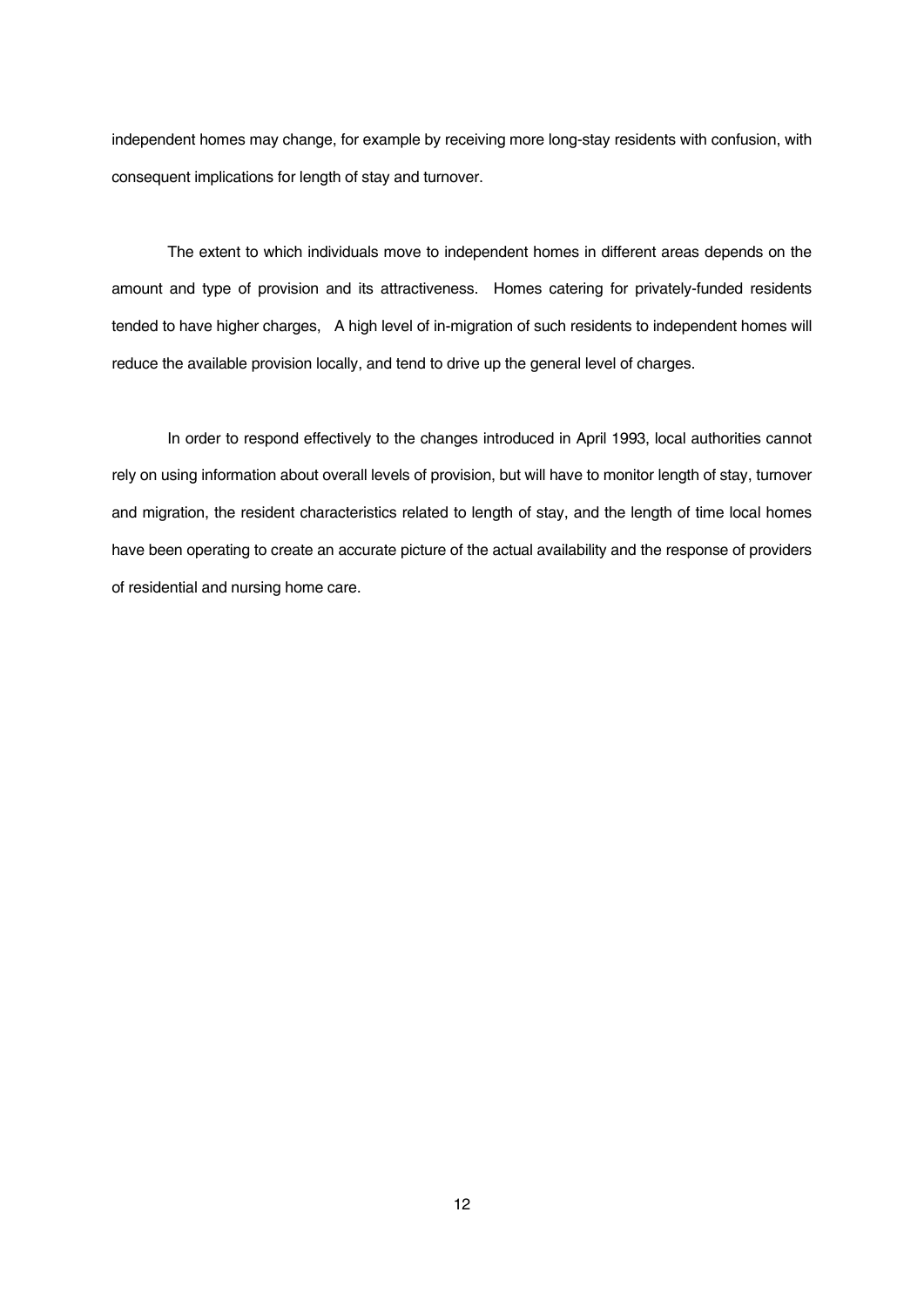#### **ACKNOWLEDGEMENTS**

 The survey of length of stay was conducted by the Personal Social Services Research Unit, a research unit funded by the Department of Health, in collaboration with the London Borough of Bexley, the City of Bradford Metropolitan Council and Oxfordshire County Council. Responsibility for this paper is the author's alone. Staff of the three councils organised the fieldwork for the survey, and staff of the City of Bradford Metropolitan Council undertook a substantial part of the data preparation for the information collected in Bradford. The remaining data preparation was undertaken by Mrs J. Eade and Mr A. Rees at the University of Kent. Finally, without the cooperation of managers and proprietors of residential and nursing homes, the study would not have been possible, and their willingness to participate is gratefully acknowledged.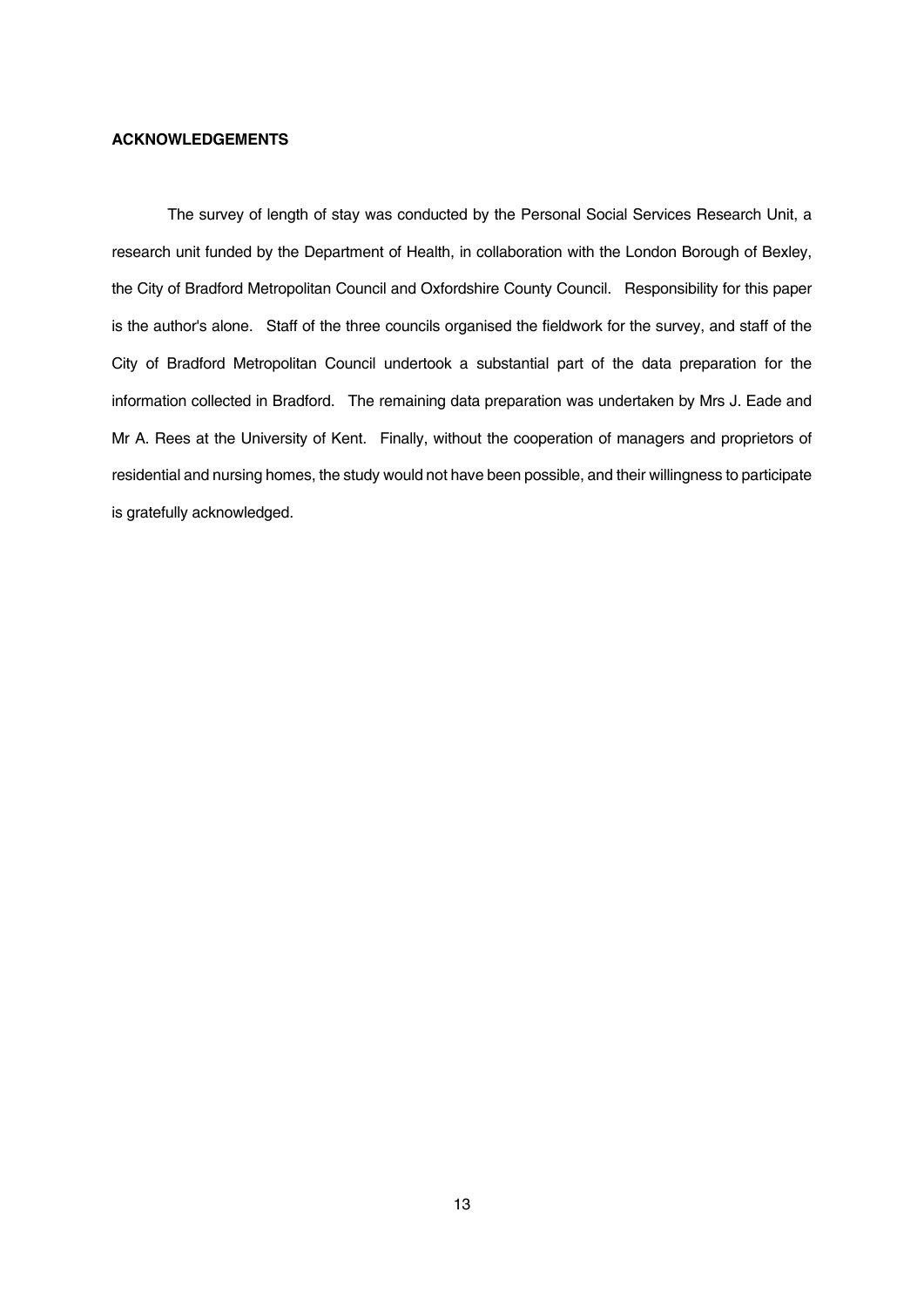#### **REFERENCES**

- ASSOCIATION OF METROPOLITAN AUTHORITIES (1992) *Calculating the Costs of Implementing Community Care. A Guide for Local Authorities.* London: Association of Metropolitan Authorities.
- BALDWIN, S., CORDEN, A., SUTCLIFFE, E. and WRIGHT, K. (1991) *A Survey of Nursing Homes and Hospices, May 1990.* Centre for Health Economics and Social Policy Research Unit, University of York. June 1991.
- DARTON, R.A. (1992) *Length of Stay of Residents and Patients in Residential and Nursing Homes. Statistical Report.* Discussion Paper No. 855/2. Personal Social Services Research Unit, University of Kent at Canterbury. December 1992.
- DARTON, R. and WRIGHT, K. (1990) The Characteristics of Non-Statutory Residential and Nursing Homes. In Parry, R. (ed.) *Research Highlights in Social Work 18. Privatisation.* London: Jessica Kingsley Publishers.
- DARTON, R. and WRIGHT, K. (1992) Residential and Nursing Homes for Elderly People: One Sector or Two? In Laczko, F. and Victor, C.R. (eds) *Social Policy and Elderly People. The Role of Community Care.* Aldershot: Avebury.
- DEPARTMENT OF HEALTH (1992) *Community Care Special Transitional Grant Conditions and Indicative Allocations.* LASSL(92)12 (Amended).
- DEPARTMENT OF HEALTH SOCIAL SERVICES INSPECTORATE (1989) *Towards a Climate of Confidence.* Report of a National Inspection of Management Arrangements for Public Sector Residential Care for Elderly People.
- HENRY, J.M., DONALD, S.C. and MACPHERSON, I.A. with DONALD, K., WATKINS, J. and GUEST, C. (1993) *Survey of Nursing Homes in the English Counties.* London: ACC Publications.
- HOUSE OF COMMONS (1993) Health Committee, Third Report, Session 1992-93. *Community Care: Funding from April 1993.* HC309-I. London: HMSO.
- SECRETARIES OF STATE FOR HEALTH, SOCIAL SECURITY, WALES and SCOTLAND (1989) *Caring for People: Community Care in the Next Decade and Beyond.* Cm 849. London: HMSO.
- SMART, S., WITTENBERG, R. and IVINS, C. (1992) *Independent Residential Care Home Clients. A Survey of Lengths of Stay and Other Characteristics.* Discussion Paper No. 884. Personal Social Services Research Unit, University of Kent at Canterbury. July 1992.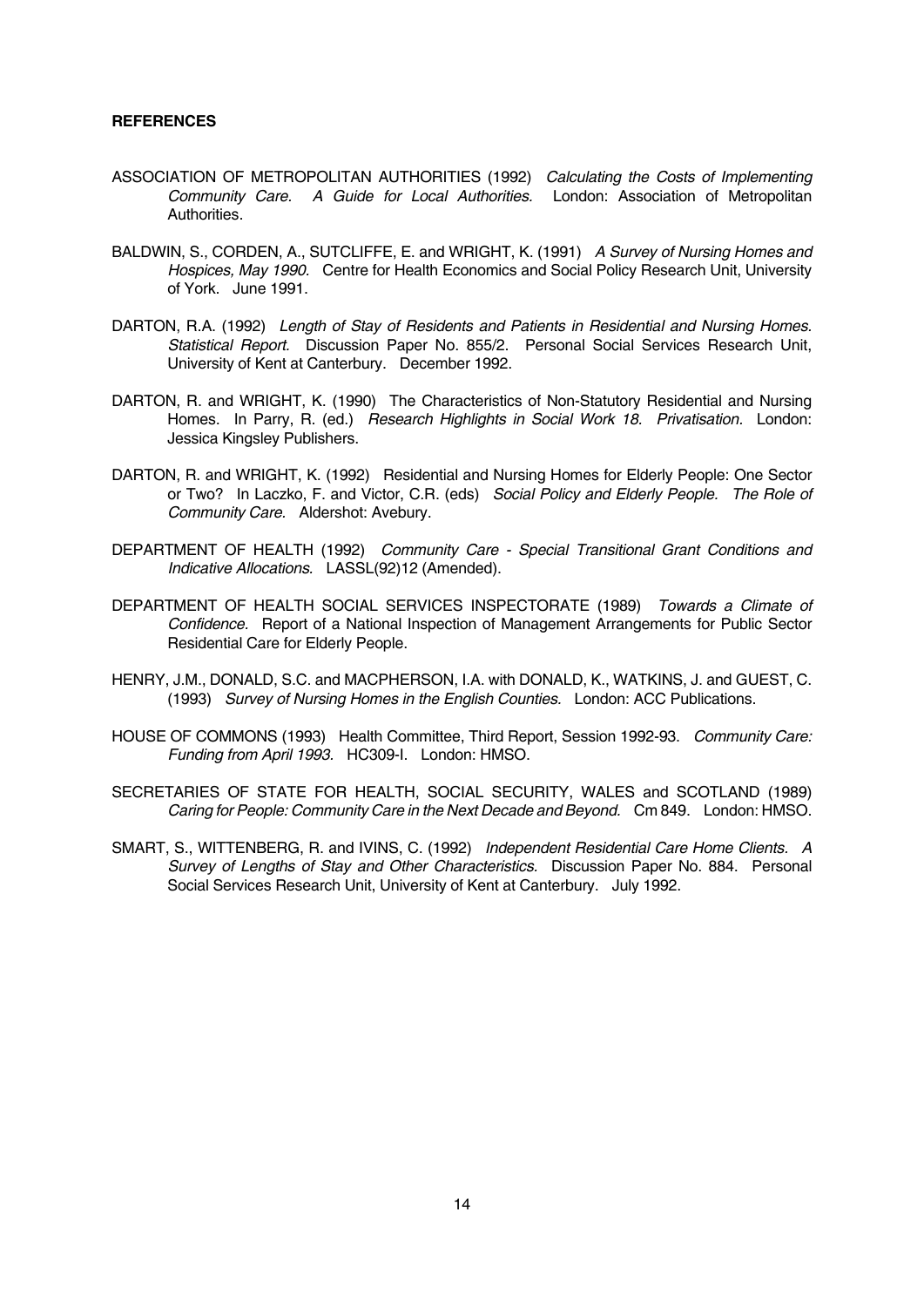# **Table 1. Sex and Age of Residents and Patients**

| Type of home              | No. of<br>homes | No. of<br>individuals <sup>1</sup> | Females | Age  |                       |
|---------------------------|-----------------|------------------------------------|---------|------|-----------------------|
|                           |                 |                                    | %       | Mean | Standard<br>deviation |
|                           |                 |                                    |         |      |                       |
| Local auth. residential   | 56 <sup>2</sup> | 1774                               | 72      | 82.9 | 8.7                   |
| Private residential       | 103             | 1585                               | 80      | 83.3 | 10.1                  |
| Voluntary residential     | 22              | 548                                | 79      | 80.7 | 16.9                  |
| Private nursing           | 85              | 2652                               | 76      | 81.0 | 11.4                  |
| Voluntary nursing         | $\overline{7}$  | 182                                | 62      | 74.2 | 17.8                  |
| Private dual registered   | 6               | 286                                | 74      | 83.5 | 7.7                   |
| Voluntary dual registered | $\mathbf{2}$    | 110                                | 93      | 84.7 | 6.8                   |

## Notes:

1 Age missing for 39 (0.5%) residents/patients.

2 Including 8 homes for younger people with a mental handicap or a mental illness. Resident information based on remaining 48 homes.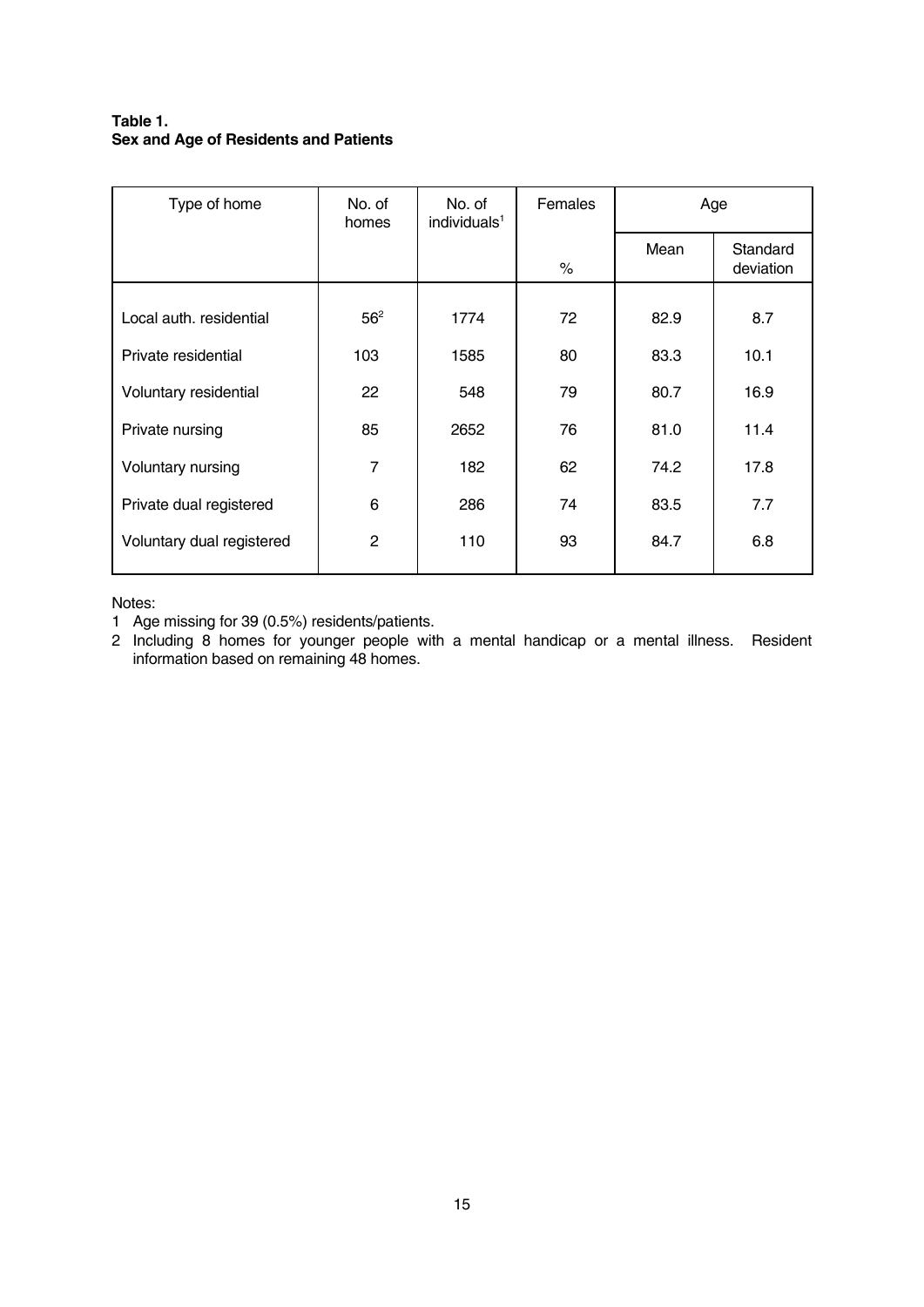# **Table 2. Previous Home Address and Source of Admission of Residents and Patients**

| Type of home              | No. of<br>individuals<br>(min.) | Address<br>within<br>authority | Source of admission |                       |
|---------------------------|---------------------------------|--------------------------------|---------------------|-----------------------|
|                           |                                 |                                | Hospital            | Owner occ.<br>- alone |
|                           |                                 | $\%$                           | $\%$                | $\%$                  |
|                           |                                 |                                |                     |                       |
| Local auth. residential   | 1552                            | 98                             | 24                  | 14                    |
| Private residential       | 1531                            | 82                             | 30                  | 26                    |
| Voluntary residential     | 537                             | 81                             | 10                  | 21                    |
| Private nursing           | 2517                            | 79                             | 52                  | 11                    |
| Voluntary nursing         | 182                             | 86                             | 57                  | 14                    |
| Private dual registered   | 283                             | 79                             | 46                  | 17                    |
| Voluntary dual registered | 109                             | 25                             | $\Omega$            | 24                    |

Note:

1 The base numbers of individuals differ due to differences in response rates for the two questions. The smaller base number is shown for each type of home.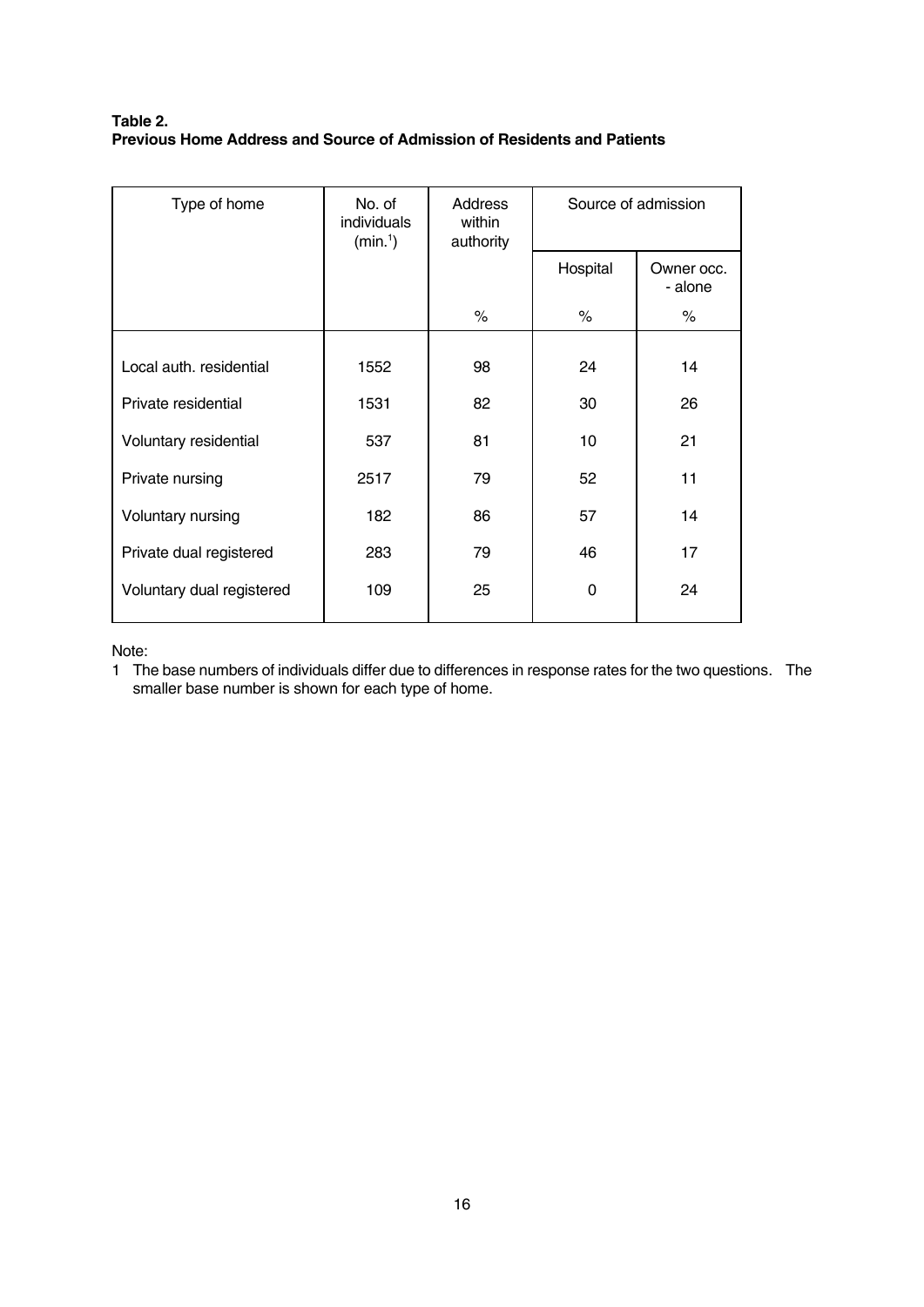# **Table 3. Length of Stay Distribution of Residents and Patients**

| Type of home              | Under<br>1 year<br>% | $1-2$<br>years<br>% | $2 - 3$<br>years<br>% | $3 - 4$<br>years<br>% | 4-5<br>years<br>$\%$ | 5 years<br>and over<br>% |
|---------------------------|----------------------|---------------------|-----------------------|-----------------------|----------------------|--------------------------|
| Local auth. residential   | 31                   | 18                  | 14                    | 10                    | $\overline{7}$       | 20                       |
| Private residential       | 30                   | 21                  | 16                    | 11                    | $\overline{7}$       | 15                       |
| Voluntary residential     | 30                   | 23                  | 12                    | 9                     | $\overline{7}$       | 19                       |
| Private nursing           | 41                   | 27                  | 13                    | 9                     | 5                    | 5                        |
| Voluntary nursing         | 45                   | 32                  | 10                    | $\overline{7}$        | 2                    | 4                        |
| Private dual registered   | 41                   | 20                  | 14                    | 13                    | 4                    | 8                        |
| Voluntary dual registered | 18                   | 6                   | 9                     | $\overline{7}$        | 8                    | 51                       |

Notes:

1 Base numbers of individuals are shown in table 4.

2 Percentages are rounded to whole numbers and may not sum to 100 due to rounding.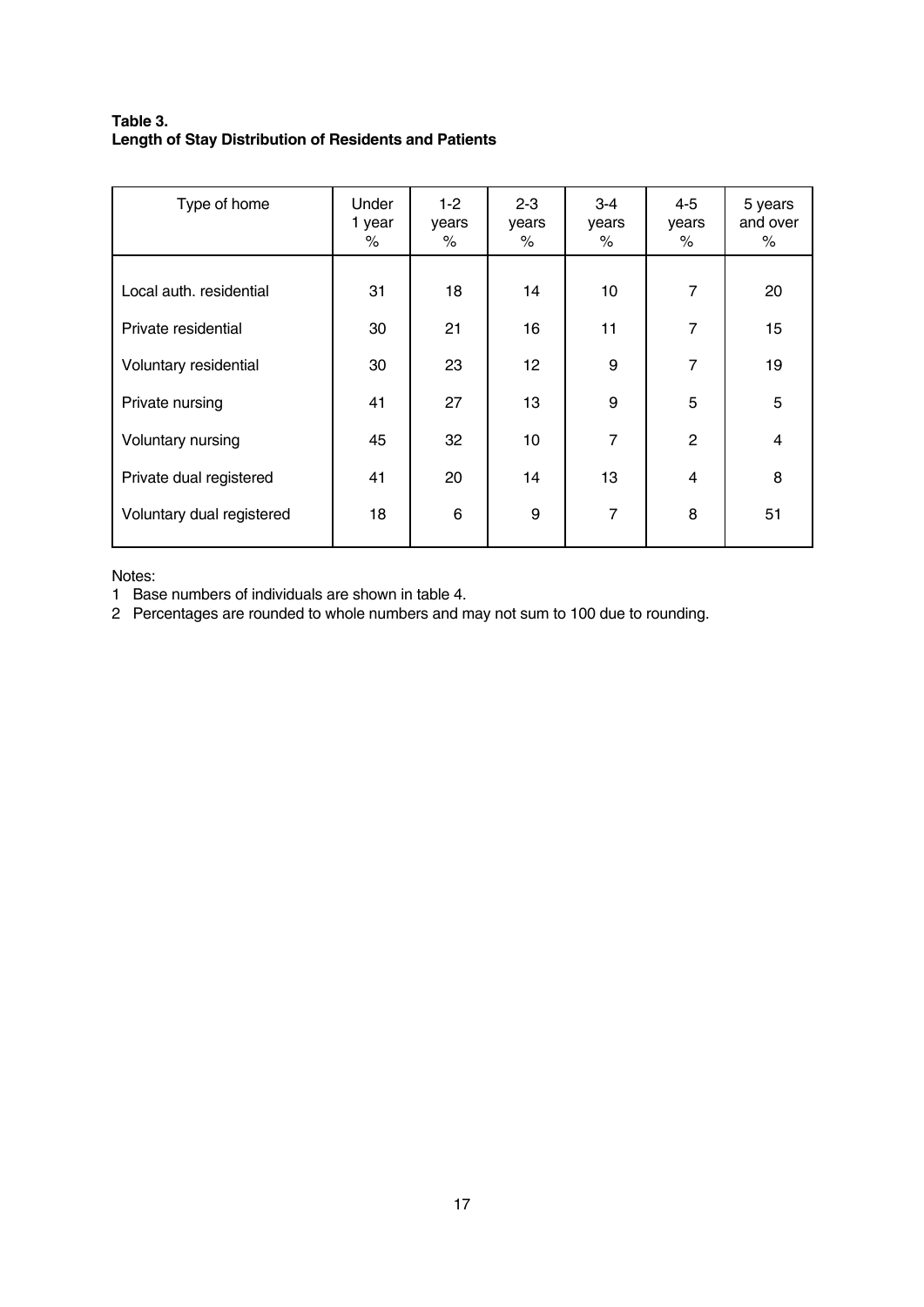# **Table 4. Uncompleted and Completed Length of Stay of Residents and Patients**

| Type of home              | Length of                | No. of      | Mean no.  | Standard |
|---------------------------|--------------------------|-------------|-----------|----------|
|                           | stay measure             | individuals | of months | error    |
| Local auth. residential   | Uncompleted              | 1726        | 37        | 1.0      |
|                           | Completed                | 148         | 46        | 4.0      |
| Private residential       | Uncompleted              | 1534        | 31        | 0.7      |
|                           | Completed                | 112         | 29        | 2.6      |
| Voluntary residential     | Uncompleted              | 544         | 36        | 1.8      |
|                           | Completed                | 25          | 56        | 10.7     |
| Private nursing           | Uncompleted              | 2621        | 21        | 0.4      |
|                           | Completed                | 221         | 17        | 1.1      |
| Voluntary nursing         | Uncompleted              | 182         | 21        | 1.9      |
|                           | Completed                | 9           | 17        | 3.1      |
| Private dual registered   | Uncompleted              | 283         | 25        | 1.8      |
|                           | Completed                | 37          | 26        | 3.7      |
| Voluntary dual registered | Uncompleted<br>Completed | 110         | 85<br>114 | 7.2      |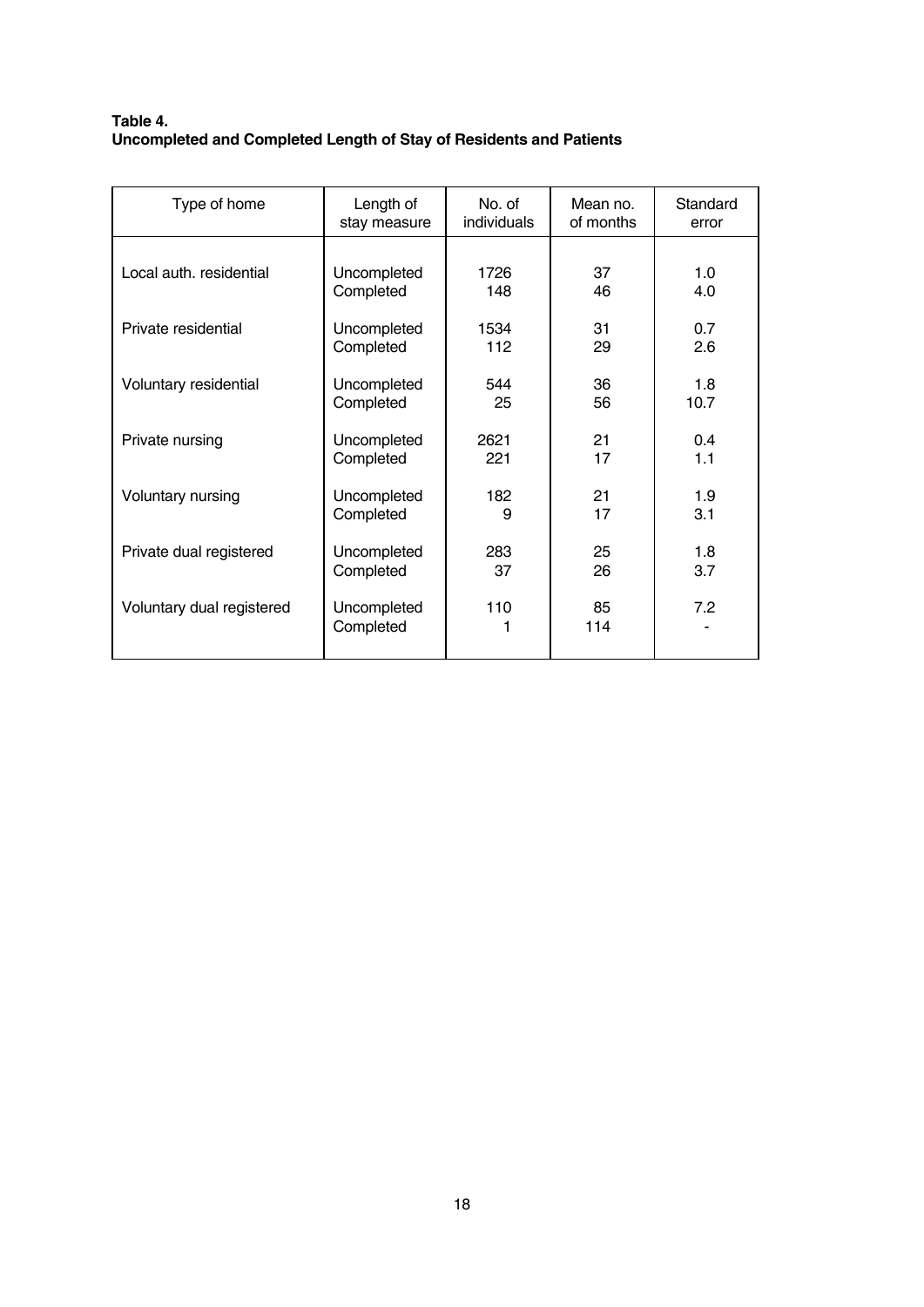## **Table 5.**

**Turnover of Long-Stay Residents and Patients in 1991 and Discharges in the Period 5 February to 5 May 1992 for Long-Stay Residents and Patients in the Home on 5 February 1992** 

| Type of home              | No. of<br>homes<br>(min.) |                        | Turnover rates, 1991  | Discharge rates,<br>5/2/92-5/5/92 <sup>2</sup> |                       |                        |
|---------------------------|---------------------------|------------------------|-----------------------|------------------------------------------------|-----------------------|------------------------|
|                           |                           | Admiss:<br>places<br>% | Disch:<br>places<br>% | Deaths:<br>places<br>%                         | Disch:<br>places<br>% | Deaths:<br>places<br>% |
|                           |                           |                        |                       |                                                |                       |                        |
| Local auth. residential   | 45                        | 34                     | 19                    | 19                                             | 15                    | 16                     |
| Private residential       | 89                        | 36                     | 11                    | 17                                             | 10                    | 19                     |
| Voluntary residential     | 20                        | 44                     | 18                    | 15                                             | 9                     | 10                     |
| Private nursing           | 75                        | 61                     | 10                    | 26                                             | 8                     | 28                     |
| Voluntary nursing         | $\overline{7}$            | 31                     | 3                     | 16                                             | 4                     | 14                     |
| Private dual registered   | 6                         | 45                     | 13                    | 24                                             | 8                     | 39                     |
| Voluntary dual registered | 1                         | $\overline{7}$         | $<$ 1                 | 8                                              | $\Omega$              | 6                      |

Notes:

1 The base numbers of homes differ due to differences in response rates for the two questions. The smaller base number is shown for each type of home.

2 Annualised.

3 The symbol `<1' is used to denote non-zero percentages of under one per cent.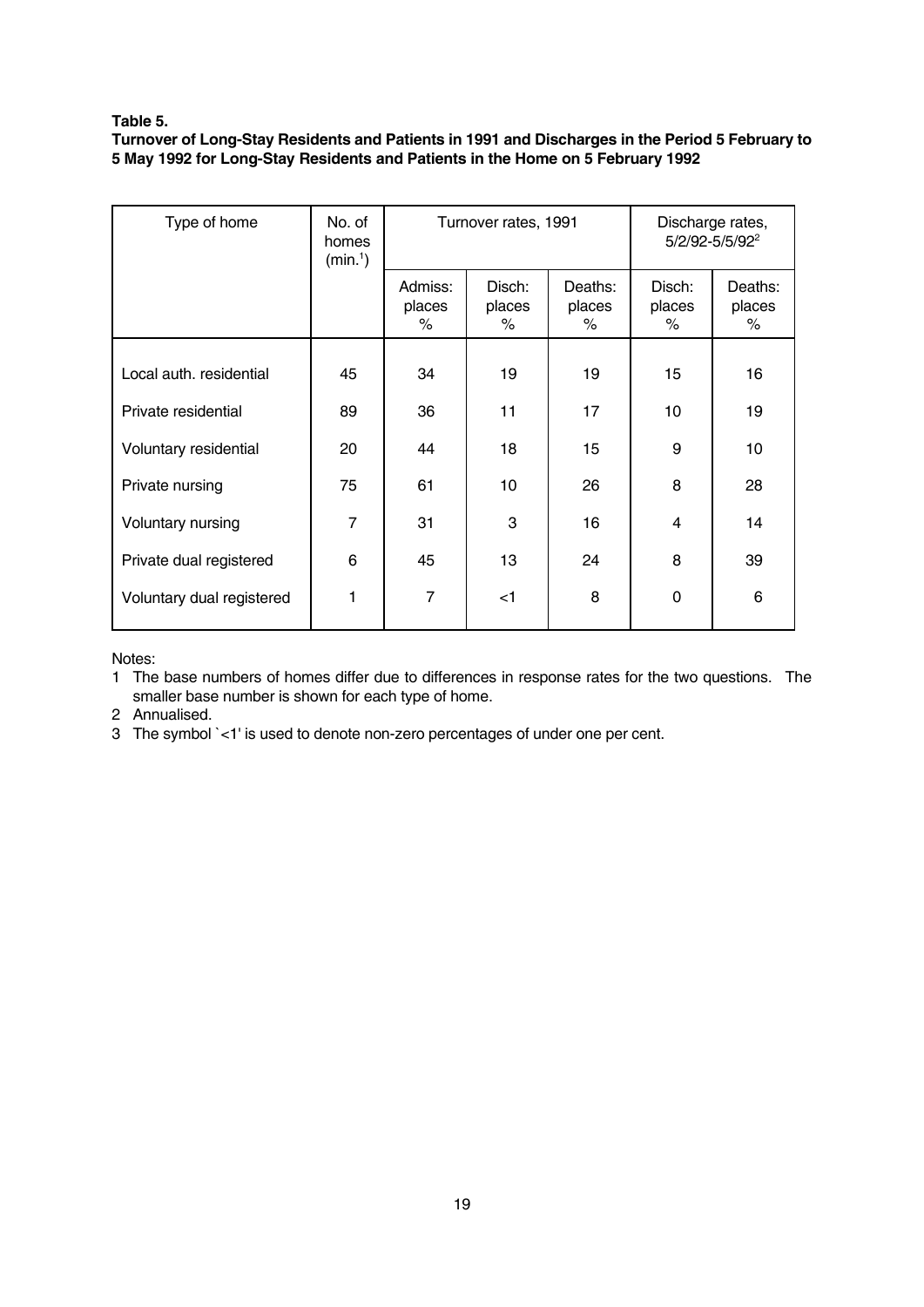## **Table 6. Source of Finance by Previous Home Address of Residents and Patients (Independent Homes)**

| Type of home              | Previous<br>home<br>address | No. of<br>individuals <sup>1</sup> | Private<br>means<br>% | IS with<br>topping up<br>% | IS without<br>topping up<br>% |
|---------------------------|-----------------------------|------------------------------------|-----------------------|----------------------------|-------------------------------|
| Private residential       | All                         | 1536                               | 39                    | 22                         | 34                            |
|                           | Within auth.                | 1225                               | 37                    | 22                         | 35                            |
|                           | Outside auth.               | 260                                | 50                    | 19                         | 24                            |
| Voluntary residential     | All                         | 546                                | 36                    | 24                         | 36                            |
|                           | Within auth.                | 441                                | 35                    | 25                         | 36                            |
|                           | Outside auth.               | 104                                | 39                    | 19                         | 35                            |
| Private nursing           | All                         | 2637                               | 28                    | 15                         | 52                            |
|                           | Within auth.                | 1964                               | 28                    | 16                         | 53                            |
|                           | Outside auth.               | 538                                | 28                    | 15                         | 49                            |
| Voluntary nursing         | All                         | 182                                | 32                    | 25                         | 40                            |
|                           | Within auth.                | 156                                | 31                    | 22                         | 44                            |
|                           | Outside auth.               | 26                                 | 42                    | 38                         | 15                            |
| Private dual registered   | All                         | 284                                | 41                    | 15                         | 42                            |
|                           | Within auth.                | 221                                | 35                    | 17                         | 47                            |
|                           | Outside auth.               | 60                                 | 65                    | 7                          | 25                            |
| Voluntary dual registered | All <sup>2</sup>            | 110                                | 43                    | $\mathbf{0}$               | 3                             |
|                           | Within auth. <sup>3</sup>   | 27                                 | 26                    | $\Omega$                   | 0                             |
|                           | Outside auth. <sup>4</sup>  | 82                                 | 49                    | $\mathbf 0$                | 4                             |

Notes:

1 The figures for all previous home addresses include residents/patients whose previous address was missing.

- 2 Source of finance not known for 60 (55%) residents/patients.
- 3 Source of finance not known for 20 (74%) residents/patients.
- 4 Source of finance not known for 39 (48%) residents/patients.